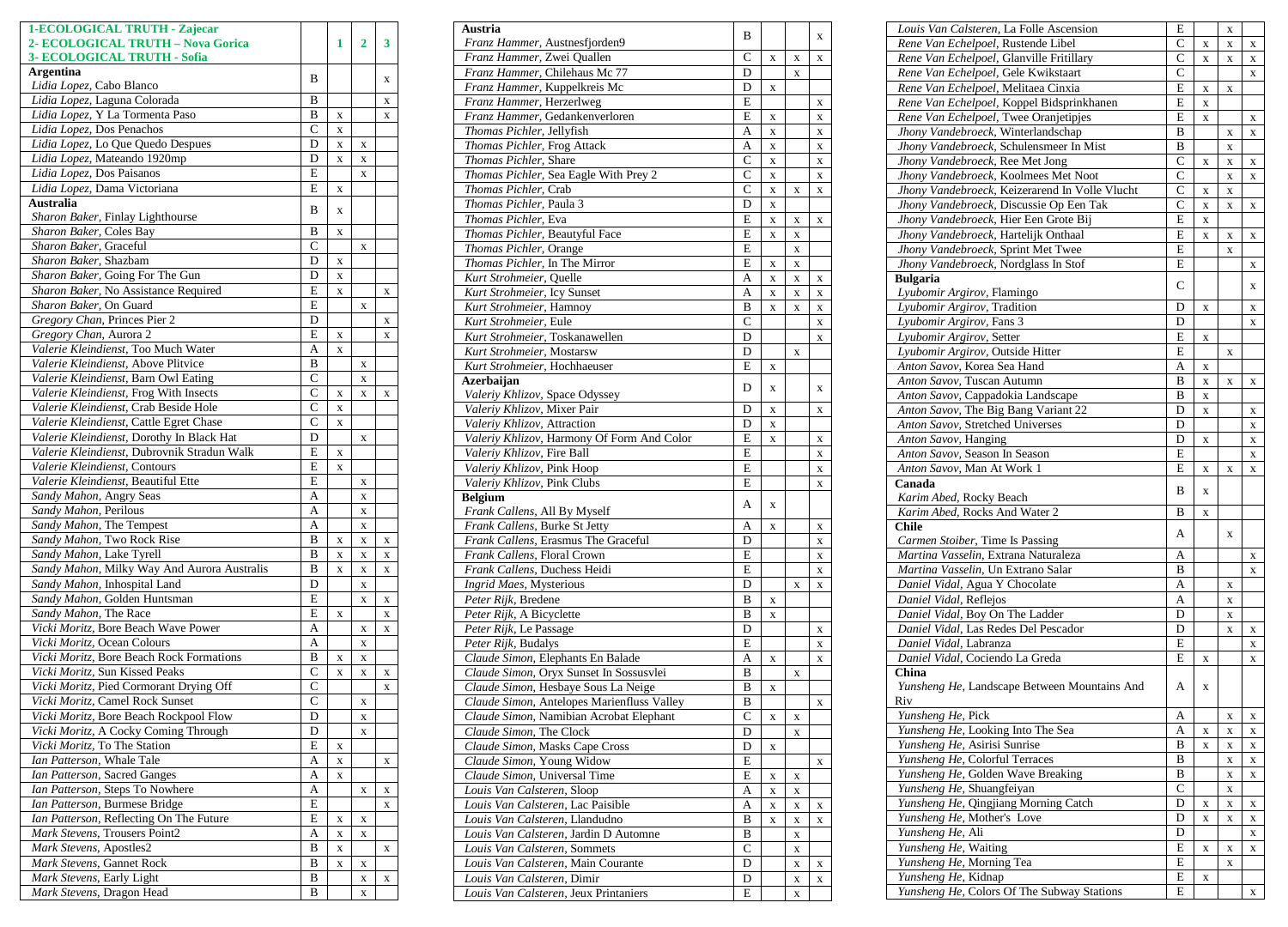| Yichi Wang, Move Forward Bravely                                         | A                  | X           |             |   |
|--------------------------------------------------------------------------|--------------------|-------------|-------------|---|
| Yichi Wang, Look For                                                     | A                  | $\mathbf X$ |             |   |
| Yichi Wang, Snow Country Night                                           | B                  | X           | X           |   |
| Yichi Wang, Lonely Rituo Temple                                          | B                  | X           |             |   |
| Yichi Wang, Tortuous Road                                                | B                  | $\mathbf X$ | X           | X |
| Yichi Wang, Turtle Prints                                                | $\overline{C}$     | X           |             | X |
| Yichi Wang, Love Talk                                                    | $\overline{C}$     | X           |             | X |
| Yichi Wang, Earth Blood                                                  | $\overline{C}$     |             | X           | X |
| Yichi Wang, An Unstoppable Kiss                                          | $\overline{\rm c}$ |             | X           |   |
| Yichi Wang, Insane                                                       | D                  |             | X           |   |
| Yichi Wang, No Resistance In The Wind And Snow                           | Ε                  |             | $\mathbf X$ | X |
| Yichi Wang, Movies In The Countryside                                    | E                  |             | X           | X |
| Croatia                                                                  |                    |             |             |   |
| Kristina Matijas, Forest Dwarf                                           | $\mathsf{C}$       |             | X           | X |
| Kristina Matijas, Butterfly World                                        | $\overline{\rm c}$ |             | X           |   |
| Kristina Matijas, At The End Of The Game                                 | D                  |             | X           | X |
| Kristina Matijas, Three Windows And Myself                               | D                  |             | X           |   |
| Kristina Matijas, Spring In Pink                                         | E                  |             | X           |   |
| Zvonko Radicanin, Grandes Jorasses                                       | B                  | X           | X           |   |
| Zvonko Radicanin, Flight                                                 | $\overline{C}$     |             |             | X |
| Zvonko Radicanin, Fearful Place                                          | $\mathbf C$        |             | X           |   |
| Zvonko Radicanin, Tofane De Rozes                                        | $\mathbf C$        |             |             |   |
| Zvonko Radicanin, Spooky Place                                           | D                  |             | X           | X |
| Zvonko Radicanin, Run While You Can                                      | D                  | X           | $\mathbf X$ |   |
| Zvonko Radicanin, Fall                                                   | D                  | X           | X           |   |
|                                                                          | D                  | X           | X           |   |
| Zvonko Radicanin, A Dogs Life                                            | E                  | X           |             |   |
| Zvonko Radicanin, Washing Windows                                        | E                  | X           |             |   |
| Zvonko Radicanin, Chicken Or Egg                                         |                    |             | X           |   |
| <b>Czech Republic</b>                                                    | E                  | X           |             |   |
| Frantisek Latal, Walker                                                  |                    |             |             |   |
| <b>England</b>                                                           | А                  | X           |             |   |
| David Adamson, Sea Horses 3<br>David Adamson, Female Broad Bodied Chaser | $\overline{C}$     |             |             |   |
|                                                                          | D                  | $\mathbf X$ |             |   |
| David Adamson, The Text Message<br>David Adamson, Listen, I'll Tell You  | D                  | X           |             |   |
| Tony Barker, Lake Mead's Fascinating Coastline                           | A                  |             | X           | X |
|                                                                          | $\overline{C}$     | X           |             | X |
| Tony Barker, Leaf Insect On Branch                                       | $\overline{C}$     |             | X           |   |
| Tony Barker, Spiny Leaf Insect On Twig                                   |                    |             |             | X |
| Tony Barker, Well Done                                                   | E                  |             |             | X |
| Tony Barker, Bird Of Paradise Flower                                     | E                  |             |             | X |
| Nigel Dalton, Go With The Flow                                           | A                  |             | X           |   |
| Nigel Dalton, Dunstanburgh Castle Sunrise                                | B                  | X           |             |   |
| Nigel Dalton, Contemplation                                              | D                  |             |             | X |
| Elizabeth Edie, Fog In The Park                                          | D                  |             |             | X |
| Paul Harrison, The Water Mill                                            | B                  | X           | x           |   |
| Paul Harrison, Fairy Glen On The Isle Of Skye                            | B                  | X           | X           | X |
| <i>Paul Harrison</i> , Buachaille Etive Mor                              | В                  |             | X           |   |
| Paul Harrison, Gibson Mill                                               | B                  |             | X           |   |
| Paul Harrison, Is This Yours Ma'am                                       | D                  | X           |             | X |
| Paul Harrison, East Meets West                                           | D                  | X           |             | X |
| Paul Harrison, Parliament Square Minsk                                   | D                  | $\mathbf X$ |             |   |
| Paul Harrison, Air Sea Rescue                                            | E                  |             |             | X |
| Paul Harrison, Scots Guardsman At Aisgill                                | E                  |             |             | X |
| Matthew Hoar, The Informant                                              | D                  |             | X           | X |
| Matthew Hoar, Man Of A Feather                                           | D                  | X           |             | X |
| Matthew Hoar, Into The Night                                             | D                  | X           |             |   |
| Matthew Hoar, Ready To Rumble                                            | Ε                  |             |             | X |
| Matthew Hoar, The Lone Rockstar                                          | E                  | X           | X           | X |
| Matthew Hoar, Churchill                                                  | E                  | X           |             |   |
| Carol Hyett, Greenfinch                                                  | C                  |             | X           |   |

| Carol Hyett, Porcelain Fungus                                 | C              | X |             |             |
|---------------------------------------------------------------|----------------|---|-------------|-------------|
| Carol Hyett, Eloise                                           | D              |   |             | X           |
| Carol Hyett, The Falconer                                     | E              |   |             | X           |
| Paul Yealand Kalfayan, Eastern Dappled White                  | C              | X |             | X           |
| Paul Yealand Kalfayan, Cretan Festoon                         | C              | X |             | X           |
| Paul Yealand Kalfayan, Cleopatra Brimstone<br>Posthibernation | C              | X |             | X           |
| Paul Yealand Kalfayan, Two-Tailed Pasha On Pine               | С              | X | X           | x           |
| Paul Yealand Kalfayan, The White Shoes                        | E              | X |             |             |
| John King, Turbulence                                         | A              |   |             |             |
| John King, Hope Valley Daybreak                               | B              |   | X           |             |
| John King, There Must Be Food Here                            | C              |   | X           |             |
| John King, Robin Reflection                                   |                | X |             |             |
|                                                               | C              | X |             | X           |
| John King, The Assassin                                       | D              |   | X           |             |
| John King, Hey Got A Light                                    | D              |   | X           | X           |
| John King, It Drives Me Crazy                                 | E              |   |             | X           |
| John King, Hitting The Streets Again                          | E              |   | X           | X           |
| John King, Eyeing An Escape                                   | E              |   |             | $\mathbf X$ |
| Michael Lane, Antarctica Landscape                            | B              |   |             | $\mathbf X$ |
| Michael Lane, Clouds Over Glacier                             | B              |   | X           |             |
| Michael Lane, Kingfisher Beating Fish                         | E              | X |             | X           |
| Ross Laney, First Light - Isle Of Skye                        | B              | X | X           | X           |
| Ross Laney, Trebarwith Strand                                 | B              | X |             |             |
| Ross Laney, After Dark - Deilephila Elpenor                   | C              |   | X           | X           |
| Ross Laney, Marsh Fritillary - Euphydryas Aurin               | C              |   | X           |             |
| Ross Laney, Penniless                                         | D              |   | X           | X           |
| Ross Laney, Waiting                                           | D              |   | X           |             |
| Ross Laney, Crown Mines                                       | D              |   | X           | x           |
| Ross Laney, Aglais Urticae "The Midas Touch"                  | E              |   | X           |             |
| Christine Mallett, Full Force                                 | A              |   | X           |             |
| Christine Mallett, Fences On The Dunes                        | B              | X | X           | X           |
| Christine Mallett, High Winds On The Dunes                    | B              | X | X           |             |
| Christine Mallett, Glacier And Clouds                         | B              |   | X           |             |
| Christine Mallett, Jackal In The Seal Colony                  | $\overline{C}$ | X |             | X           |
| Christine Mallett, Atlantic Grey Seal Mother Love             | $\overline{C}$ | X | X           | X           |
| Christine Mallett, It's A Secret                              | D              |   | X           |             |
| Christine Mallett, Morning Stroll                             | E              |   | X           |             |
| Sarah Middleton, Flying Splash                                | А              |   | X           |             |
| Sarah Middleton, Sunset Over The Sound Of                     |                |   |             | X           |
| Taransay                                                      | B              | X |             |             |
| Sarah Middleton, Boat House, Crummock Water                   | B              | X |             |             |
| Sarah Middleton, Floodwater Reflections                       | B              | X |             |             |
| Sarah Middleton, Wildflower Meadow                            | $\overline{C}$ |   | X           | X           |
| Sarah Middleton, Reaching For The Ball                        | D              |   | X           |             |
| Sarah Middleton, Best Friends Really                          | E              | X |             |             |
| Sarah Middleton, Enigmatic In Red                             | E              |   | X           | x           |
| Sarah Middleton, Pisces                                       | E              |   | X           |             |
| Sarah Middleton, Woodland Rose                                | E              | X |             |             |
| Jim Munday, Storm Eleanor                                     | A              | X | X           | x           |
| Jim Munday, Steetley Pier                                     | А              | X | X           | x           |
| Jim Munday, Raging Sea                                        | А              |   | X           | X           |
| Jim Munday, Newhaven Storm Watchers                           | A              | X |             |             |
| Jim Munday, Eastbourne Pier                                   | B              |   | X           |             |
| Jim Munday, Cuckoo Landing                                    | $\mathsf{C}$   | X | $\mathbf X$ |             |
| Jim Munday, Dressed To Impress                                | C              |   | X           |             |
| Jim Munday, Cuckoo Eating Mealworm                            | C              | X |             |             |
| Jim Munday, Infinity Bridge                                   | E              |   | X           |             |
| Andy Pollard, Striated Caracara Viewpoint                     | $\mathsf{C}$   | X |             |             |
| Andy Pollard, Flying Gentoo Penguins                          | $\mathsf{C}$   |   | X           | X           |
| Andy Pollard, Gentoo Penguin Family                           | C              | X |             |             |
|                                                               |                |   |             |             |

| Andy Pollard, Preening Gull                                                              | E              |             | X |        |
|------------------------------------------------------------------------------------------|----------------|-------------|---|--------|
| Andy Pollard, A Trio Of Gulls                                                            | E              | X           |   |        |
| Brian Swinyard, Breaking Waves                                                           | А              |             |   | X      |
| Brian Swinyard, Cumbrian Coastline                                                       | B              | X           |   |        |
| Brian Swinyard, Stag                                                                     | $\overline{C}$ |             | X |        |
| Brian Swinyard, Widow Woman                                                              | D              |             |   | X      |
| John Thorndike, The Yellow Peril                                                         | А              | X           | X |        |
| John Thorndike, The Clown                                                                | A              | X           |   | X      |
| John Thorndike, Spraying For Victory                                                     | A              |             |   | X      |
| John Thorndike, Going Under                                                              | А              |             |   | X      |
| John Thorndike, The Red Rocket                                                           | E              |             |   | X      |
| John Whitby, Mesquite Dunes                                                              | В              |             | X |        |
| John Whitby, Zabriski Point Channels                                                     | B              |             | X |        |
| John Whitby, Namib Dune                                                                  | B              |             | X | X      |
| John Whitby, Madonna And Child                                                           | D              | X           | X |        |
| John Whitby, Hot Pursuit                                                                 | D              |             |   | X      |
| John Whitby, Dune View                                                                   | D              |             | X | X      |
| John Whitby, Stranger On The Shore                                                       | D              |             | X | X      |
| John Whitby, Patriot                                                                     | E              | X           |   | X      |
| John Whitby, Faller                                                                      | Ε              | X           |   | X      |
| John Whitby, Abandoned                                                                   | E              | X           | X | X      |
| <b>Finland</b>                                                                           |                |             |   |        |
| <i>Jorma Hevonkoski, P</i> unkaharju                                                     | А              | X           |   |        |
| Jorma Hevonkoski, Nice Early Winter                                                      | А              |             | X |        |
| Jorma Hevonkoski, Sea Fall                                                               | А              |             | X |        |
| Jorma Hevonkoski, Snag                                                                   | A              |             | X |        |
| Jorma Hevonkoski, Morning At The Sea                                                     | B              | X           |   |        |
| Jorma Hevonkoski, Windy Coast                                                            | B              |             |   | X      |
| Jorma Hevonkoski, Frosty Day                                                             | B              | X           |   | X      |
| Jorma Hevonkoski, Morning Freeze                                                         | B              | X           |   |        |
| Jorma Hevonkoski, Black Pond                                                             | C              | X           | X | X      |
| Jorma Hevonkoski, Autumn Leaves                                                          | $\mathsf{C}$   |             | X |        |
| Jorma Hevonkoski, Ugly Rock                                                              | D              |             | X | X      |
| Jorma Hevonkoski, Night Canyon                                                           | D              |             | X | X      |
| Jorma Hevonkoski, White Lighthouse                                                       | D              |             |   | X      |
| Jorma Hevonkoski, Autumn Colors                                                          | E              |             | X | X      |
| Jorma Hevonkoski, Trollvegen                                                             | E              |             | X | X      |
| Kai Hypen, Small Visitor (1 Of 1)                                                        | C              |             | X |        |
| Kai Hypen, Starling Couple                                                               | $\overline{C}$ |             |   | X      |
| Kai Hypen, My Lunch                                                                      | $\mathsf{C}$   | X           | X | X      |
| Kai Hypen, Only One Left                                                                 | $\mathsf{C}$   | X           | X | X      |
| Sirpa Luoma, Winter Morning In Kalljarvi                                                 | B              | X           |   |        |
| Sirpa Luoma, Shopping Walnuts                                                            | E              | $\mathbf X$ |   |        |
| Markku Mansson, Weasel In Winter 5                                                       | $\overline{C}$ | X           | X | X      |
| Markku Mansson, Man With Face Mask B                                                     | D              |             |   | X      |
| Markku Mansson, Men Ice Fishing                                                          | Ε              |             |   |        |
| Markku Mansson, Man And Dogs                                                             | $\overline{E}$ |             |   | x<br>X |
| Raimo Ojala, Water Bubbles In The Creek                                                  | А              |             |   |        |
| Raimo Ojala, By The Seaside                                                              | B              |             | X |        |
| Raimo Ojala, Waste Transportation                                                        | D              | X           |   |        |
| Raimo Ojala, Underground Hall                                                            | D              |             |   | X      |
| Raimo Ojala, Momentum On An Electric Kickboard                                           |                | X           |   |        |
| Raimo Ojala, In Front Of The Museum                                                      | D              |             |   | X      |
|                                                                                          | E              | X           |   |        |
| Raimo Ojala, The Stairs Of The Library<br>Klaus Salkola, Fjällbacka Waiting For The Rain | E<br>B         | X           |   |        |
|                                                                                          |                |             | X |        |
| Klaus Salkola, Enjoying The Night                                                        | E              |             | X |        |
| Kaija Valkama, Family In The Morning Mist                                                | D              |             |   | X      |
| <b>France</b><br>Claude Bordier, Bulles                                                  | A              | X           |   |        |
|                                                                                          |                |             |   |        |
| Claude Bordier, Ombre Sur La Mer                                                         | А              | X           |   | X      |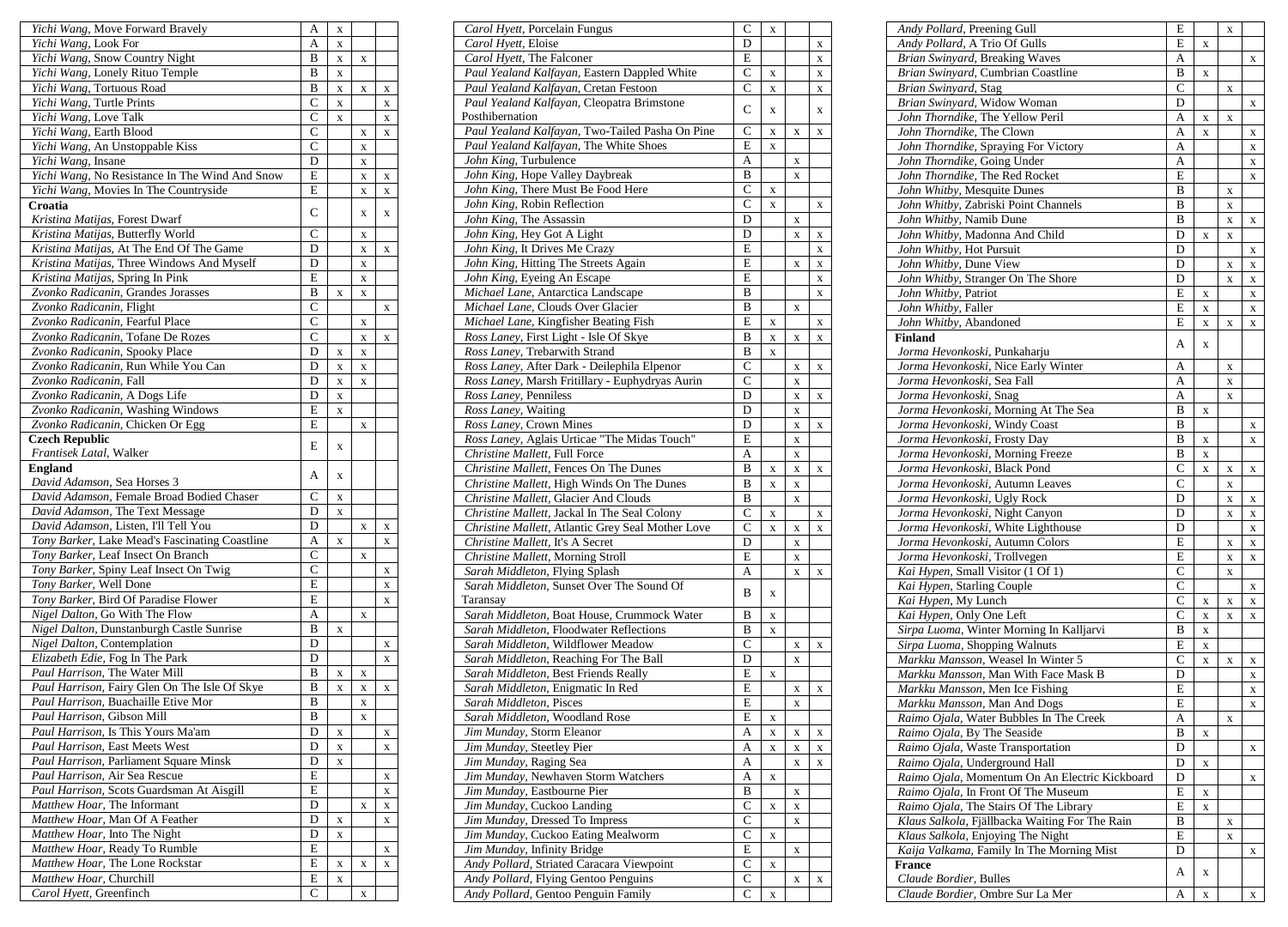| Claude Bordier, Au Dessus De L Epave                                     | A              | X           | X           | X           |
|--------------------------------------------------------------------------|----------------|-------------|-------------|-------------|
| Claude Bordier, La Remontée Du Photographe                               | A              | X           | X           |             |
| Claude Bordier, Requin Baleine Et Carangues                              | C              | X           |             |             |
| Claude Bordier, Separation                                               | $\overline{C}$ |             |             | X           |
| Claude Bordier, Carangues Et Epave                                       | $\overline{C}$ |             | X           | X           |
| Claude Bordier, Vers Le Port                                             | D              |             | X           |             |
| Claude Bordier, Photographies                                            | E              |             |             | X           |
| Claude Bordier, Dans La Grotte                                           | $\overline{E}$ |             |             | $\mathbf X$ |
| Sylvie Caramello, Plouf !!!!!                                            | $\overline{C}$ |             | X           |             |
| Sylvie Caramello, Sphère D'akènes                                        | $\mathsf{C}$   |             | X           |             |
| Sylvie Caramello, Reflet De Verdier                                      | $\mathbf C$    |             | X           |             |
| Denys Poupel, Sous Le Soleil, Exactement !                               | A              | X           |             |             |
| Denys Poupel, Les Géants De Morondava                                    | B              | X           | X           | X           |
| Denys Poupel, Kolufoss                                                   | B              |             | X           | X           |
| Denys Poupel, Crécerelle Aux Yeux Blancs                                 | $\overline{C}$ | X           | $\mathbf X$ |             |
| Denys Poupel, Méfiance Du Springbok                                      | $\mathsf{C}$   | X           | X           |             |
| Denys Poupel, La Gare De Bilbao                                          | D              |             |             | X           |
| Denys Poupel, FêTe Du Yack                                               | E              |             |             | X           |
| Denys Poupel, Encadré C'est Gagné                                        | E              |             |             | X           |
| Marie Sajous, Miroir                                                     | A              | X           | X           |             |
| Marie Sajous, Magie Automnale                                            | A              | X           |             | X           |
| Marie Sajous, Ahma                                                       | $\overline{C}$ |             | X           |             |
| Marie Sajous, Tétras Lyre En Parade                                      | $\overline{C}$ | X           |             | X           |
| Marie Sajous, Petit Ourson                                               | $\overline{C}$ | X           | X           | X           |
| Marie Sajous, Alpha And Son                                              | $\mathsf{C}$   | X           |             |             |
| Germany                                                                  | C              |             | X           |             |
| Guenter Bollenbacher, Beechwood Trail                                    | $\overline{C}$ |             |             |             |
| Guenter Bollenbacher, Squirrel                                           |                |             | X           | X           |
| Guenter Bollenbacher, Forggensee                                         | D<br>D         |             | X           |             |
| Guenter Bollenbacher, Seceda Ridgeline<br>Guenter Bollenbacher, Rock Pin | D              |             | X           |             |
| Guenter Bollenbacher, At Dawn                                            | E              |             | X           |             |
| Ursula Bruder, Lofoten Waves                                             | A              |             | X           | X           |
| Ursula Bruder, Woman And Nature 10                                       | A              | X           | X<br>X      | X           |
| Ursula Bruder, Lofoten Shore 4                                           | A              | X<br>X      | X           | X<br>X      |
| Ursula Bruder, Lofoten Waves 3                                           | A              | X           | $\mathbf X$ | X           |
| Ursula Bruder, Colours Of Iceland 4                                      | B              | X           | X           | X           |
| Ursula Bruder, Misty Morning 2                                           | B              | X           | X           | X           |
| Ursula Bruder, Lofoten Sunset 7                                          | B              | X           | X           | $\mathbf X$ |
| Ursula Bruder, Icy Reflection                                            | B              | X           | X           | X           |
| Ursula Bruder, Full Moon Night 3                                         | $\overline{C}$ | X           | $\mathbf X$ | X           |
| Ursula Bruder, Evening Atmosphere                                        | $\mathsf{C}$   | X           | X           | x           |
| Ursula Bruder, Joy Of Movement 2                                         | $\overline{C}$ | X           | X           | X           |
| Ursula Bruder, Young Monks In Myanmar                                    | D              | $\mathbf X$ |             |             |
| Ursula Bruder, Ice On Rocks 3                                            | D              |             | X           | X           |
| Ursula Bruder, Dolomites Church                                          | D              |             | X           | X           |
| Ursula Bruder, Tanja 5                                                   | D              | X           | X           |             |
| Ursula Bruder, Colours Of Nature 4                                       | E              | X           |             | X           |
| Ursula Bruder, Lofoten Aurora 5                                          | E              |             | X           | X           |
| Ursula Bruder, Amira                                                     | Ε              |             | X           |             |
| Irmgard Crispin, Ice Cave                                                | A              | X           | X           | X           |
| Irmgard Crispin, At The Waterfall                                        | A              | X           |             | X           |
| Irmgard Crispin, Island                                                  | B              | X           | X           | X           |
| Irmgard Crispin, Vestrahorn                                              | B              | X           | $\mathbf X$ | X           |
| Irmgard Crispin, Sildpollnes                                             | B              | X           |             | X           |
| Irmgard Crispin, Red House By The Lake                                   | B              |             | X           |             |
| Irmgard Crispin, Yellow Dragonfly                                        | $\overline{C}$ | X           |             |             |
| Irmgard Crispin, Gannet With Bokeh                                       | C              |             | X           | X           |
| Irmgard Crispin, Cologne                                                 | E              | X           |             |             |
| Irmgard Crispin, Cologne Central Station                                 | E              | $\mathbf X$ |             |             |

| Beate Kulpa, Moss With Drops 2                                   | A              |   | X      |             |
|------------------------------------------------------------------|----------------|---|--------|-------------|
| Beate Kulpa, Togetherness 11                                     | C              | X |        |             |
| Beate Kulpa, Sidecar                                             | E              | X |        |             |
| Helmut Paul, Toadstool                                           | B              |   | X      |             |
| Helmut Paul, Rim Rocks                                           | B              |   | X      |             |
| Helmut Paul, Stairway 6                                          | E              |   |        | X           |
| Helmut Paul, Rush Hour                                           | E              |   |        | X           |
| Helmut Paul, Stairway 2                                          | E              |   |        |             |
|                                                                  |                |   |        | X           |
| Dagmar Petersohn, Rainy Pearls                                   | A              |   | X      |             |
| Dagmar Petersohn, Platsch                                        | A              |   |        | X           |
| Dagmar Petersohn, Zeppelinflug 4                                 | A              | X |        |             |
| Dagmar Petersohn, Struggling In The Net                          | E              |   | X      |             |
| Birgit Pustelnik, Skyline                                        | А              | X | X      | X           |
| Birgit Pustelnik, Waterways                                      | A              | X | X      |             |
| Birgit Pustelnik, Sound Of Silence                               | A              | X | X      |             |
| Birgit Pustelnik, Hochwasser                                     | A              | X | X      |             |
| Birgit Pustelnik, Eyes                                           | $\overline{C}$ | X |        |             |
| Birgit Pustelnik, Sympetrum Vulgatum                             | С              | X |        |             |
| Birgit Pustelnik, Mayfly                                         | C              |   | X      |             |
| Birgit Pustelnik, Dialog                                         | D              |   |        |             |
|                                                                  |                | X | X      | X           |
| Birgit Pustelnik, City                                           | D              |   | X      | X           |
| Birgit Pustelnik, Grand Tower                                    | D              | X |        | X           |
| Birgit Pustelnik, Follower                                       | D              | X | X      | X           |
| Birgit Pustelnik, Discussion                                     | E              |   |        | X           |
| Birgit Pustelnik, Any Weather                                    | E              |   |        | $\mathbf X$ |
| Wolfram Wildner, Seezunge                                        | A              |   | X      | X           |
| Wolfram Wildner, Acquafraggia                                    | A              |   |        | X           |
| Wolfram Wildner, Hraunfossar                                     | A              |   | X      | X           |
| Wolfram Wildner, Isländisch Herbst                               | B              |   |        | X           |
| Wolfram Wildner, Sander                                          | B              | X |        |             |
| Wolfram Wildner, Sandformen                                      | C              |   |        | X           |
| Wolfram Wildner, Moor Im Spiegel                                 | $\mathcal{C}$  |   | X      |             |
| Greece                                                           |                |   |        |             |
|                                                                  | А              |   | X      | X           |
| Nestor Fanos, Kalamaki Beach 2                                   |                |   |        |             |
| Nestor Fanos, Farsala 1                                          | B              |   | X      |             |
| Nestor Fanos, Autumn Scenery 6                                   | B              | X | X      |             |
| Nestor Fanos, Colored 3                                          | $\overline{C}$ |   |        | X           |
| Nestor Fanos, Broken Glass 1                                     | D              |   | X      |             |
| Nestor Fanos, Before The Storm                                   | D              | X |        |             |
| Nestor Fanos, Broken Glass 3                                     | E              |   |        | X           |
| Nestor Fanos, Stefanos 10                                        | E              |   | X      | X           |
| Eva Lambropoulou, Storm                                          | A              | X | X      | X           |
| Eva Lambropoulou, Rainy Days                                     | A              | X | X      |             |
| Eva Lambropoulou, Walking In The Rain                            | Α              |   | X      |             |
| Eva Lambropoulou, Driving In The Rain                            | A              | X | X      | X           |
| Eva Lambropoulou, Messolonghi Lagoon In The Fog                  | B              | X | X      |             |
|                                                                  | B              |   |        | X           |
| <i>Eva Lambropoulou</i> , Peace And Serenity                     |                | x | x      | x           |
| Eva Lambropoulou, No Exit                                        | B              |   | X      | X           |
| Eva Lambropoulou, Storm Background                               | В              |   |        | X           |
| Eva Lambropoulou, Small Butterfly 2                              | $\mathcal{C}$  | X | X      |             |
| Eva Lambropoulou, Talking To You 2                               | $\overline{C}$ |   | X      |             |
| Eva Lambropoulou, Sea Calf 2                                     | C              | X | X      |             |
| Eva Lambropoulou, Nonna Nikolitsa                                | D              | X | X      | X           |
| Eva Lambropoulou, Konna 2                                        | D              | X | X      |             |
| Eva Lambropoulou, Thessaloniki 1                                 | D              | X | X      | X           |
| Eva Lambropoulou, Visible But Untouchable                        | D              |   | X      | X           |
| Eva Lambropoulou, Manhattan Skyline                              | E              |   |        | X           |
| Eva Lambropoulou, Constantina Rose                               | E              | X | X      |             |
|                                                                  |                |   |        |             |
|                                                                  |                |   |        |             |
| Eva Lambropoulou, Leaving<br>Eva Lambropoulou, Imprisoned Spring | E<br>E         | X | X<br>X |             |

| Iannis Skotiniotis, Pelicans In The Lake Nr5 | C                  |             |   | $\mathbf X$ |
|----------------------------------------------|--------------------|-------------|---|-------------|
| Iannis Skotiniotis, Its Own Light            | D                  |             | X |             |
| <b>Hong Kong</b>                             |                    |             |   |             |
| Li Ka Wai, Bending                           | B                  | X           |   |             |
| <i>Li Ka Wai, At6i4273</i>                   | C                  | X           |   | X           |
| Li Ka Wai, At6i1557                          | $\overline{C}$     | $\mathbf x$ |   |             |
| Li Ka Wai, Happy                             | C                  |             | X |             |
| Li Ka Wai, Touched                           | D                  |             |   | X           |
| Li Ka Wai, Happy Paddling                    | D                  |             | X | X           |
| Li Ka Wai, Fantasy                           | D                  |             | X |             |
| Li Ka Wai, Imagination                       | E                  | X           |   |             |
| Li Ka Wai, Frame                             | E                  |             |   |             |
| Li Ka Wai, Full Of Love                      | E                  |             | X |             |
|                                              |                    | X           | X |             |
| <b>Hungary</b>                               | A                  |             |   | X           |
| Laszlo Fuleki, Freedom2                      |                    |             |   |             |
| Laszlo Fuleki, Challenge                     | B                  | X           | X | X           |
| Laszlo Fuleki, Roads                         | B                  |             | X |             |
| Laszlo Fuleki, Last Ten Minutes              | B                  |             | X | X           |
| Laszlo Fuleki, Sentinel                      | D                  | X           |   |             |
| Laszlo Fuleki, Hopelessness                  | D                  | X           |   |             |
| Laszlo Fuleki, Alone                         | E                  | X           |   |             |
| Zoltan Mekli, Winter Window                  | A                  |             | X | X           |
| Zoltan Mekli, Rusty Stream                   | А                  |             | X |             |
| Zoltan Mekli, Old Friends                    | A                  | X           | X | X           |
| Zoltan Mekli, Calm Before The Storm          | A                  | X           | X | X           |
| Zoltan Mekli, Sleepy Lake                    | B                  | X           |   | X           |
| Zoltan Mekli, The Ray Of Light               | C                  |             |   | X           |
| Zoltan Mekli, Guardian Of The Valley         | $\overline{C}$     |             | X | X           |
| Zoltan Mekli, Washing Shore                  | D                  | X           | X |             |
| Zoltan Mekli, Stretching Shadows             | D                  | X           |   |             |
| Nora Skerlecz, Haystack In The Wind          | A                  | X           |   |             |
| Nora Skerlecz, Oregon Rocks                  | B                  |             | X | X           |
|                                              |                    |             | X |             |
| Nora Skerlecz, Sunset On The Beach           | B                  |             | X |             |
| Nora Skerlecz, In The Reeds                  | B                  | X           | X |             |
| Nora Skerlecz, Bug For Dinner                | C                  | X           | X |             |
| Nora Skerlecz, Red And Green In The Spring   | $\overline{\rm c}$ | X           | X |             |
| Nora Skerlecz, Hall Of The Mosses            | C                  |             | X | X           |
| Nora Skerlecz, On A Rainy Sunday Afternoon   | D                  |             | X | X           |
| Nora Skerlecz, Flora                         | E                  |             | X |             |
| Nora Skerlecz, Five Fingers                  | E                  |             |   | X           |
| Nora Skerlecz, Chained                       | E                  | X           | X | X           |
| Akos Solymos, Harmony With Nature            | B                  |             | X | X           |
| Akos Solymos, Foggy Morning Seiser Alm       | B                  |             | X | X           |
| Akos Solymos, Ireland Colours                | $\overline{C}$     |             | X |             |
| Akos Solymos, Pulsatilla In Rain             | E                  | X           | X | X           |
| Akos Solymos, Abandoned House                | E                  |             |   | X           |
| Irma Szabo, Dawn Flight                      | A                  |             |   | $\mathbf X$ |
| Irma Szabo, Jump                             | A                  |             |   | X           |
| Irma Szabo, Thirsty                          | A                  | X           | X | X           |
| Irma Szabo, Stones On The Beach              | B                  |             |   |             |
|                                              |                    | $\mathbf x$ | X | $\mathbf X$ |
| Irma Szabo, Night Light                      | В                  |             | X |             |
| Irma Szabo, Lightning                        | В                  |             |   | X           |
| Irma Szabo, Autumn Morning                   | B                  |             | X | X           |
| Irma Szabo, The Dance                        | С                  | X           | X | X           |
| Irma Szabo, Polka Dot                        | C                  |             | X | X           |
| Irma Szabo, Sunset On The Lake Copy          | С                  |             | X |             |
| Irma Szabo, Lake A Fun                       | D                  |             |   | X           |
| Irma Szabo, The Meeting                      | E                  | X           | X | X           |
| Irma Szabo, While Hunting                    | Е                  |             | X |             |
| Barbara Tasko, Autumn Whirlpool              | A                  | X           | X | X           |
|                                              |                    |             |   |             |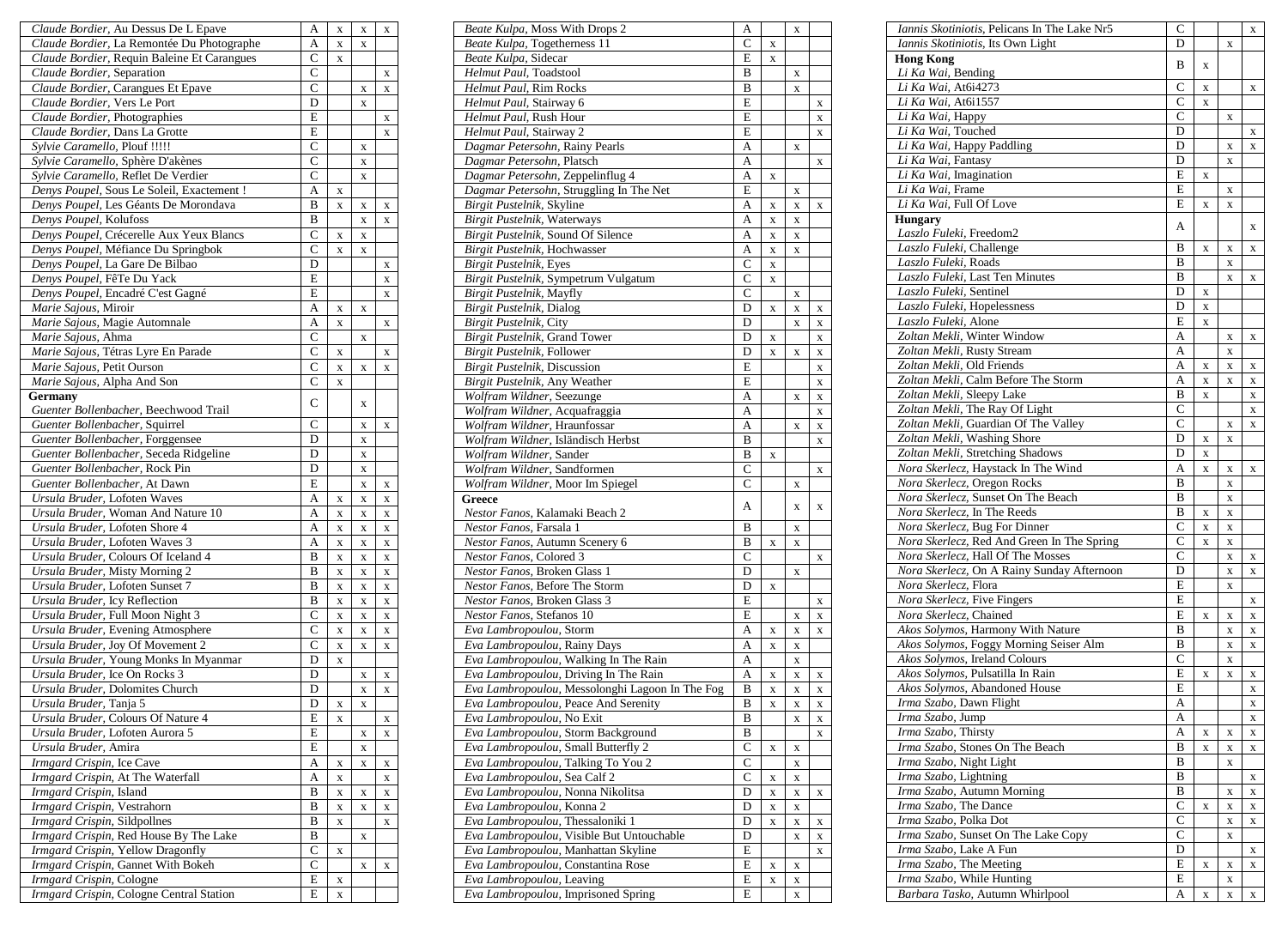| Barbara Tasko, Fishing                                  | C              | X           |   |                           |
|---------------------------------------------------------|----------------|-------------|---|---------------------------|
| Barbara Tasko, Last Minute                              | $\overline{C}$ |             |   | X                         |
| Barbara Tasko, Slumber                                  | E              |             | X | X                         |
| Barbara Tasko, Beauty With Extra                        | E              |             | X |                           |
| India                                                   | C              | X           |   |                           |
| Navin Agarwal, Quarrelsome Couple                       |                |             |   |                           |
| Navin Agarwal, The Hunting Story                        | $\overline{C}$ | X           |   |                           |
| Navin Agarwal, Submarine Coming Out Of Water            | C              |             |   | X                         |
| Navin Agarwal, The Puppet Show                          | E              |             |   | X                         |
| Shantimoy Banerjee, Prayer                              | A              |             | X | X                         |
| Shantimoy Banerjee, Life 1                              | A              |             |   | X                         |
| Shantimoy Banerjee, Last Rights In Beneras              | A              |             | X |                           |
| Shantimoy Banerjee, Spawn Fishing                       | A              | X           | X | X                         |
| Indrajit Banerjee, Wakashio Oil Spill                   | A              |             |   | X                         |
| Shantimoy Banerjee, Dwabal Giri From Muktinath          | B              |             |   | X                         |
| Shantimoy Banerjee, Painted Storks                      | С              | X           |   |                           |
| Shantimoy Banerjee, Life In A Railway Platform          | D              |             | X |                           |
| Indrajit Banerjee, Devotion                             | D              | X           |   | X                         |
| Indrajit Banerjee, Tibetian Baby                        | D              | X           |   | X                         |
| Indrajit Banerjee, South Indian Lady                    | D              | X           |   | X                         |
| Indrajit Banerjee, Cavadee                              | E              |             | X | X                         |
| Shantimoy Banerjee, Feathers                            | E              |             |   | X                         |
| Indrajit Banerjee, Top Of Thorang La                    | E              |             |   | X                         |
| Sumit Basu, Natures Well                                | B              |             | X |                           |
| Sumit Basu, Mt Hood                                     | B              | X           |   |                           |
| Sumit Basu, Into The Mist                               | D              | X           | X | X                         |
| Sumit Basu, Yogini                                      | D              | X           |   | X                         |
| Sumit Basu, Workers                                     | D              | X           |   |                           |
| Sumit Basu, Face Off                                    | E              |             | X |                           |
| Saurabh Bhattacharyya, Konkan 53                        | B              |             | X | X                         |
| Saurabh Bhattacharyya, Konkan 52                        | B              |             | X |                           |
| Saurabh Bhattacharyya, Konkan 51                        | B              |             | X |                           |
| Saurabh Bhattacharyya, Konkan 20                        | B              |             | X |                           |
| Saurabh Bhattacharyya, Yellow Flower                    | $\mathbf C$    |             | X |                           |
| Saurabh Bhattacharyya, Tribal Portrait                  | D              |             | X |                           |
| Saurabh Bhattacharyya, Konkan 30                        | E              |             | X |                           |
| Sukti Chaudhuri, Unfathomable Dreamy Eyes               | D              | X           |   | X                         |
| Sukti Chaudhuri, Life<br>Siddhartha Das, Freeze         | D<br>A         |             |   | X                         |
| Siddhartha Das, Wilderness                              | А              |             |   | X                         |
|                                                         | A              | X           | X | X                         |
| Siddhartha Das, Waterscape                              |                | X           | X |                           |
| Siddhartha Das, Boat Rider<br>Siddhartha Das, The Falls | A<br>B         |             |   | X                         |
| Siddhartha Das, The Mystique Waterfall                  | B              | X<br>X      | X | X                         |
| Siddhartha Das, Tranquility                             | B              | X           | X |                           |
| Siddhartha Das, Mothers Love                            | $\overline{C}$ |             | X | X                         |
| Siddhartha Das, The Boatman                             | D              |             | X | X<br>X                    |
| Siddhartha Das, Moving Out                              | D              |             | X | X                         |
| Siddhartha Das, Double Headed                           | D              |             | X |                           |
| Malay Das, Through The Curtain                          | Е              | X           |   |                           |
| Siddhartha Das, Warrior Princess 1                      | E              | X           |   |                           |
| Siddhartha Das, Enemies Of Love                         | E              |             |   | X                         |
| Siddhartha Das, Alone Under The Night Sky               | E              |             | X |                           |
| Dwiparna Kumar Datta, Rhinos Family 1                   | C              |             |   | $\boldsymbol{\mathrm{X}}$ |
| Dwiparna Kumar Datta, Elephant Family 182               | D              |             | X |                           |
| Dwiparna Kumar Datta, Elephant Family 197               | D              |             | X | X                         |
| Dwiparna Kumar Datta, Elephant Family 140               | E              | $\mathbf X$ | X |                           |
| Dwiparna Kumar Datta, Elephant Family 190               | E              | X           | X | X                         |
| Dwiparna Kumar Datta, Elephant Family 60                | E              | X           |   |                           |
| Soumen Kumar Ghosh, Attack                              | C              | X           |   | $\bf{X}$                  |
|                                                         |                |             |   |                           |

| Soumen Kumar Ghosh, Brahminy With Snake            | C                  | X           |   |   |
|----------------------------------------------------|--------------------|-------------|---|---|
| Soumen Kumar Ghosh, Blue Bull Mating               | Ċ                  |             | X |   |
| Biswarup Ghosh, The Performers                     | D                  |             |   | X |
| Soumen Kumar Ghosh, Peeping                        | E                  | X           |   | X |
| Soumen Kumar Ghosh, Mutual Trust                   | E                  | X           |   |   |
| Biswarup Ghosh, Smiling Old Man                    | E                  |             | X |   |
| Biswarup Ghosh, Smiling Monk                       | E                  |             |   | X |
| Biswarup Ghosh, Rituals                            | Ē                  | X           | X | X |
| Biswarup Ghosh, Crossing In Kumb                   | Ē                  | X           |   |   |
| Durba Mazumdar, Ray Of Hope                        | D                  | X           | X | X |
| Durba Mazumdar, Curtain                            | D                  |             | X | X |
| Durba Mazumdar, Zuni3                              | E                  | X           | X |   |
| Durba Mazumdar, Unknown                            | E                  |             | X |   |
| Durba Mazumdar, Life In Black                      | E                  |             |   | X |
| Durba Mazumdar, Agony                              | E                  |             | X | X |
| Binay Kumar Rawal, Washing                         | A                  |             |   | X |
| Binay Kumar Rawal, Golden Banaras                  | A                  |             |   | X |
| Binay Kumar Rawal, Landscape-C                     | B                  | X           |   |   |
| Binay Kumar Rawal, The Kid                         | $\mathsf{C}$       |             |   | X |
| Binay Kumar Rawal, Jungle Family                   | $\overline{C}$     |             |   | X |
| Binay Kumar Rawal, Cool And Calm                   | $\overline{C}$     |             |   | X |
| Binay Kumar Rawal, Landscape                       | D                  |             |   | X |
| Binay Kumar Rawal, Home Alone                      | D                  | X           |   | X |
| Binay Kumar Rawal, Harmony                         | D                  | X           |   | X |
| Sudhir Saxena, Hillside Village                    | B                  |             |   | X |
| Sudhir Saxena, Red Avadavat With Nesting Material  | $\overline{C}$     |             | X | X |
| Sudhir Saxena, Kite Wants Snake                    | $\mathsf{C}$       |             |   | X |
| Sudhir Saxena, Greater Yellownape                  | $\overline{\rm c}$ |             |   | X |
| Sudhir Saxena, Ibis Catches Snake                  | C                  | X           | X |   |
| Sudhir Saxena, Smoke Charmer-3                     | D                  | X           |   |   |
| Sudhir Saxena, Tired In Waiting                    | D                  | X           | X |   |
| Sudhir Saxena, Vibrant                             | E                  |             |   | X |
| Sudhir Saxena, Life                                | E                  |             | X |   |
| Dr. Pankaj Sharma, Celebrating Festival Of Colours | E                  | X           | X |   |
| Dr. Pankaj Sharma, Back To Home                    | E                  | X           |   | X |
| Dr. Pankaj Sharma, Splash Of Colour                | E                  | X           | X | X |
| Gagandeep Singh, Ballooning Horizon                | B                  | X           |   | X |
| Gagandeep Singh, Ladakh Valley                     | B                  | X           |   |   |
| Gagandeep Singh, Flamingo Family                   | $\overline{C}$     |             | X |   |
| Gagandeep Singh, Beeeater Head On                  | $\mathsf{C}$       | X           |   |   |
| Gagandeep Singh, Smoke Break                       | D                  |             | X | X |
| Gagandeep Singh, Master Of The Herd                | E                  | X           | X |   |
| Partha Sinha Roy, Flower Girl                      | E                  |             |   | X |
| Partha Sinha Roy, Glamour                          | E                  |             | X |   |
| Indonesia                                          | E                  |             | X |   |
| Fira Kwan, Prank Effect                            |                    |             |   |   |
| Fira Kwan, Ladies Battle                           | E                  |             | X | x |
| Fira Kwan, Never Ending Love                       | E                  | X           |   | X |
| Israel<br>Leonid Goldin, Adult Games               | D                  |             | X | X |
| Leonid Goldin, Midsummer                           | D                  | X           | X |   |
| Leonid Goldin, Golden Goose                        | D                  | $\mathbf X$ |   |   |
| Leonid Goldin, Can You Hear Me                     | D                  |             | X | X |
| Leonid Goldin, Paco Rabanne                        | E                  | X           | X | X |
| Leonid Goldin, Dog Life                            | E                  |             | X | X |
| Leonid Goldin, Coronavirus Test                    | E                  |             |   | X |
| Leonid Goldin, Blue Day                            | E                  | X           | X |   |
| Efraim Shpringer, On The Horizon                   | А                  | X           |   |   |
| Italy                                              |                    |             |   |   |
| Pierfrancesco Baroni, Makeup On The Street         | D                  | X           | X | X |

| Pierfrancesco Baroni, Seasonal Cleaning           | D              | $\mathbf X$  |             | X |
|---------------------------------------------------|----------------|--------------|-------------|---|
| Pierfrancesco Baroni, Fire On The Roof            | E              |              | X           | X |
| Pierfrancesco Baroni, Alla Ricerca Del Tempo      | E              |              | X           |   |
| Perduto                                           |                |              |             |   |
| Fabio Becorpi, Swamp Colx08                       | Α              |              | X           |   |
| Fabio Becorpi, Tuscany Country Ax13               | B              | $\mathbf X$  |             |   |
| Fabio Becorpi, Roe Deer At Sunset 3               | C              |              | X           |   |
| Fabio Becorpi, Rytmic Gymnastic H20bn             | D              |              |             | X |
| Fabio Becorpi, Rytmic Gymnastic H18               | E              | X            |             |   |
| Fabio Becorpi, Young Rugby Ym21                   | E              |              | X           |   |
| Fabio Becorpi, Rytmic Gymnastic H19               | E              |              |             | X |
| Simone Boddi, Val D Orcia 68                      | B              | X            | X           | X |
| Simone Boddi, Val D Orcia 47                      | B              | $\mathbf X$  | X           | X |
| Simone Boddi, Pienza 43                           | B              |              | $\mathbf x$ | X |
| Simone Boddi, Bernina 1                           |                |              |             |   |
|                                                   | B              | X            |             | X |
| Simone Boddi, Simposio Sculpture 3                | E              | X            | X           | X |
| Massimo Cavalletti, Norvegia 4                    | B              |              |             | X |
| Massimo Cavalletti, Norvegia 3                    | B              |              | X           |   |
| Massimo Cavalletti, Altri Tempi                   | D              | X            | X           | X |
| Massimo Cavalletti, Chiara 2                      | D              | $\mathbf X$  | X           | X |
| Massimo Cavalletti, Chiara1                       | D              | X            | X           | X |
| Massimo Cavalletti, Maria                         | D              | $\mathbf{X}$ | $\mathbf X$ | X |
| Massimo Cavalletti, Martina3                      | E              |              | $\mathbf X$ |   |
| Massimo Cavalletti, Martina 1                     | E              |              |             | X |
| Valentina D Alia, A Glass                         | A              | $\mathbf X$  |             |   |
| Valentina D Alia, Night In Venice                 | A              | X            |             |   |
| Valentina D Alia, In A Gondola                    | A              | $\mathbf X$  |             |   |
| Valentina D Alia, Sunset                          | B              | $\mathbf X$  |             |   |
| Valentina D Alia, Caligo Eurilochus               | C              | $\mathbf X$  |             |   |
| Valentina D Alia, Circle Of Light                 | D              | $\mathbf x$  |             |   |
| Valentina D Alia, Bike And Street Lamps           |                |              | X           | X |
|                                                   | D              | $\mathbf X$  | X           |   |
| Valentina D Alia, 352 Windows                     | D              |              | X           | X |
| Valentina D Alia, De Zwaan                        | D              | X            |             | X |
| Valentina D Alia, Into The Blue                   | E              | $\mathbf X$  |             | X |
| Valentina D Alia, Fuga Dal Tempo                  | E              | $\mathbf x$  |             | X |
| Valentina D Alia, Focus                           | E              | X            | X           | X |
| Vincenzo Di Panfilo, Valkyries Path               | B              |              |             | X |
| Vincenzo Di Panfilo, Odin Valley                  | B              |              |             | X |
| Vincenzo Di Panfilo, Ghost Valley                 | B              | X            |             |   |
| Vincenzo Di Panfilo, Ice Land                     | $\overline{C}$ | $\mathbf x$  |             |   |
| Vincenzo Di Panfilo, Basalt Isle                  | $\overline{C}$ |              |             | X |
| Vincenzo Di Panfilo, Sisters                      | D              | X            |             | X |
| Vincenzo Di Panfilo, Different Interests          | E              | $\mathbf X$  |             |   |
| Vincenzo Di Panfilo, Young Passenger              | E              | $\mathbf X$  | X           | X |
| Vincenzo Di Panfilo, First Aid                    | E              | $\mathbf X$  |             |   |
| Giovanni Fabbri, Vestrahorn Reflections 051-21    | A              |              |             |   |
| Giovanni Fabbri, Vestrahorn Beach 055-21          |                | X            |             | X |
|                                                   | A              | X            | x           | X |
| Giovanni Fabbri, Vestrahorn Landscape Iceland 036 | B              | X            |             | X |
| -2                                                |                |              |             |   |
| Giovanni Fabbri, Man Hadzabe 0064-22              | E              |              | X           |   |
| Giovanni Fabbri, Glacial Lagoon Iceland 070-21    | E              |              | X           | X |
| Enrico Galbiati, Early Flock                      | В              |              | X           | X |
| Enrico Galbiati, Cold Aurora                      | B              |              | X           | X |
| Enrico Galbiati, Bee-Eater Vs Bee-Eater           | С              | X            |             |   |
| Enrico Galbiati, The Beakful                      | C              | X            |             | X |
| Enrico Galbiati, Sharing A Bee                    | С              | $\mathbf X$  |             | X |
| Enrico Galbiati, Fog On The River                 | D              |              | X           |   |
| Enrico Galbiati, Pulsatilla Flowers 1             | E              |              | X           |   |
| Domenico Lorenzoni, Mare                          | A              | X            |             |   |
| Domenico Lorenzoni, Sotto Il Ponte                | А              | X            |             |   |
|                                                   |                |              |             |   |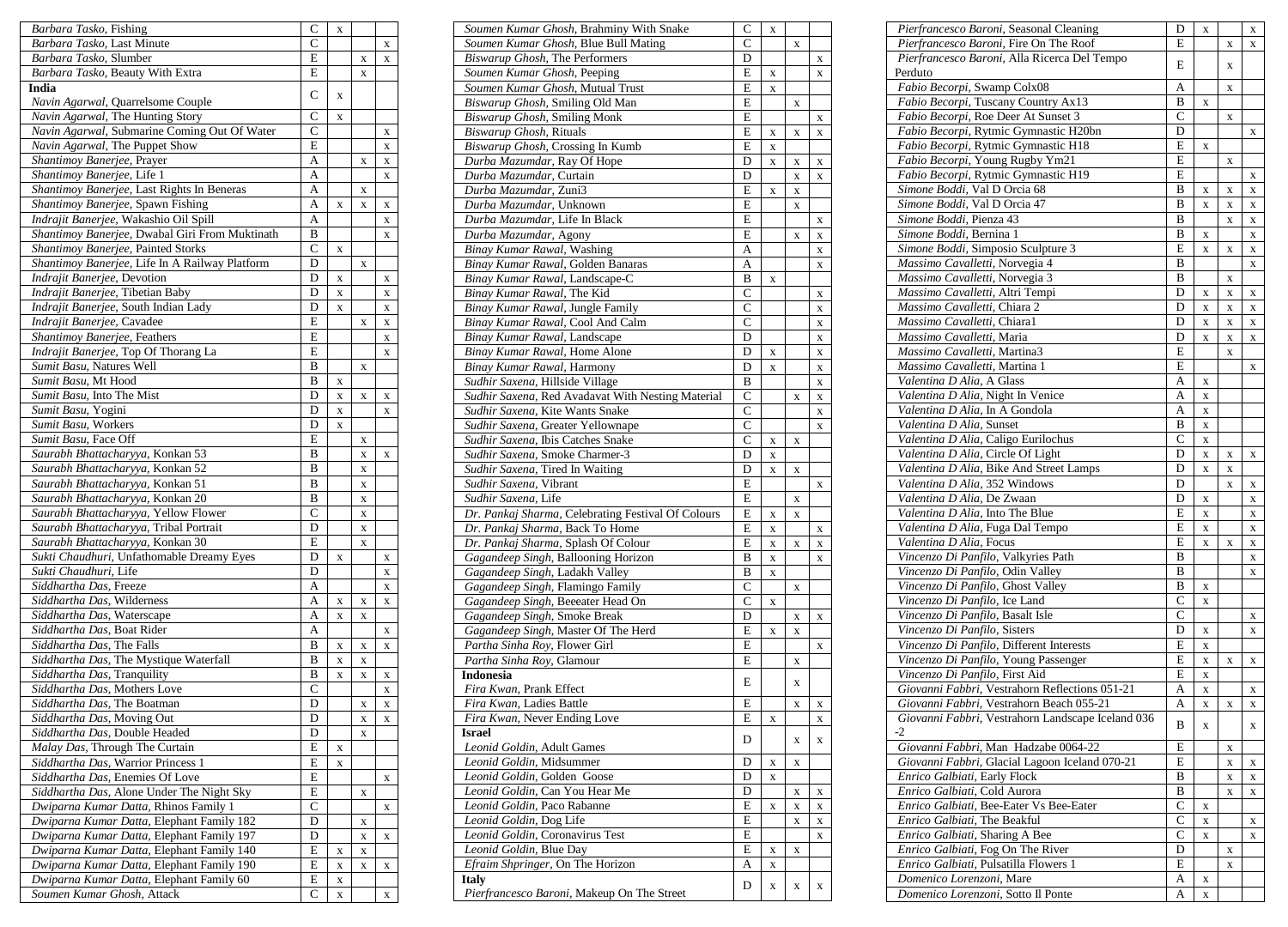| Domenico Lorenzoni, In Padule                    | A              | X           | X           |   |
|--------------------------------------------------|----------------|-------------|-------------|---|
| Domenico Lorenzoni, Campi Di Lavanda             | B              |             | X           |   |
| Domenico Lorenzoni, Colori Estivi                | B              |             |             | X |
| Domenico Lorenzoni, Verde Toscano                | B              | X           | X           | X |
| Domenico Lorenzoni, Colline Toscane              | $\overline{C}$ |             |             | X |
| Domenico Lorenzoni, Il Macchinista               | D              |             | X           | X |
| Domenico Lorenzoni, Il Passaggio                 | D              |             | X           | X |
| Domenico Lorenzoni, Antichi Mestieri             | D              |             | X           |   |
| Domenico Lorenzoni, Partenza                     | E              |             |             | X |
| Domenico Lorenzoni, Color Vibe                   | E              |             |             | X |
| Domenico Lorenzoni, Street 1                     | Ε              | X           |             |   |
| Anna Maria Mantovani, Tra Gli Aquiloni           | A              | $\mathbf X$ | X           |   |
| Anna Maria Mantovani, Tramonto Al Mare           | B              | X           |             |   |
| Anna Maria Mantovani, Strani Fenicotteri         | C              | X           |             |   |
| Anna Maria Mantovani, Martina                    | D              | $\mathbf X$ |             |   |
| Anna Maria Mantovani, Le Tre Suore               | D              | $\mathbf X$ |             | X |
| Anna Maria Mantovani, Il Ponte Moderno           | D              | X           |             | X |
| Anna Maria Mantovani, Julie                      | E              |             | X           |   |
| Anna Maria Mantovani, Gran Gala Di Ritmica(2021) | E              |             |             | X |
| Antonio Persano, His Last Delay                  | D              |             | X           | X |
|                                                  | D              |             |             |   |
| Antonio Persano, Her Corner                      | D              | X           | X           |   |
| Antonio Persano, Her Backstage                   |                |             | X           |   |
| Antonio Persano, Her Chance 2                    | E              | $\mathbf X$ | $\mathbf X$ | X |
| Biagio Salerno, Time To Drink                    | A              | X           |             |   |
| Biagio Salerno, Happysea                         | A              | X           |             |   |
| Biagio Salerno, Acacia_2                         | B              |             |             | X |
| Biagio Salerno, Il Mulino A Vento                | B              | X           |             | X |
| Biagio Salerno, Mother Love                      | C              | X           |             |   |
| Biagio Salerno, The Smash                        | C              |             |             | X |
| Biagio Salerno, Vasi Con Uovo                    | D              | X           | X           | X |
| Biagio Salerno, The Lioness                      | D              | X           | X           |   |
| Biagio Salerno, The Intrude                      | D              | X           |             | X |
| Biagio Salerno, La Mela La Mimosa E Il Vaso Blu  | E              |             | X           |   |
| Biagio Salerno, Il Maestro D Ascia               | E              | X           | X           |   |
| Biagio Salerno, Gazzella Al Tramonto             | E              |             | X           | X |
| Biagio Salerno, Cinderella                       | E              |             | X           |   |
| Ivana Sancandi, Skogafoss                        | A              |             |             | X |
| Ivana Sancandi, Shades Of Ice                    | $\overline{C}$ |             | X           | X |
| Ivana Sancandi, Earth And Ice                    | $\overline{C}$ |             | X           |   |
| Ivana Sancandi, Contrast                         | $\overline{C}$ |             | X           | X |
| Ivana Sancandi, Ty Tao                           | D              |             | X           | X |
| Ivana Sancandi, Return For The Fields            | D              |             | X           |   |
| Ivana Sancandi, The Rooster                      | E              | X           |             | X |
| Ivana Sancandi, Buddhism Prayer                  | E              |             | X           |   |
| Dario Mario Simaz, Winter Light                  | D              | X           |             |   |
| Dario Mario Simaz, The Meeting                   | D              | $\mathbf X$ |             |   |
| Giuseppe Tomelleri, The Big Tide Nr 26           | A              | X           | X           | X |
| Giuseppe Tomelleri, The Big Tide Nr 20           | A              | X           |             |   |
| Giuseppe Tomelleri, The big tide nr 29           | А              | X           |             | X |
| Giuseppe Tomelleri, The Big Tide Nr 28           | А              |             | $\mathbf X$ | X |
| Giuseppe Tomelleri, Parpari Nr 1                 | B              |             | X           |   |
| Giuseppe Tomelleri, Timanfaya Nr 1               | B              |             | $\mathbf X$ | X |
| Giuseppe Tomelleri, Le Gouffre                   | B              | X           | X           | X |
| Giuseppe Tomelleri, Three Farms                  | B              | $\mathbf X$ | $\mathbf X$ | X |
| Giuseppe Tomelleri, Venice Underwater Nr 10      | D              | X           | X           |   |
| Giuseppe Tomelleri, Venice Underwater Nr 09      | D              | X           | $\mathbf X$ | X |
| Giuseppe Tomelleri, Venice Underwater Nr 08      | D              | $\mathbf X$ | X           |   |
| Giuseppe Tomelleri, Venice Underwater Nr 06      | D              |             | X           | X |
| Giuseppe Tomelleri, Volubilis                    | Ε              |             |             | X |
| Giuseppe Tomelleri, Cote De Granit Rose          | E              | X           | X           | X |
|                                                  |                |             |             | X |

| Giuseppe Tomelleri, Clothes In The Wind                                | E                 | X |   |             |
|------------------------------------------------------------------------|-------------------|---|---|-------------|
| Massimo Vannozzi, Crossing Under The Rain                              | A                 | X | X | X           |
| Massimo Vannozzi, Bridge Over Infinity                                 | A                 | X |   |             |
| Massimo Vannozzi, The Lonely Trunck                                    | A                 | X | X |             |
| Massimo Vannozzi, Red Panning                                          | А                 | X | X | $\mathbf X$ |
| Massimo Vannozzi, Val D' Orcia 21-02                                   | B                 | X | X | $\mathbf X$ |
| Massimo Vannozzi, Purple Hills                                         | B                 |   | X | $\mathbf X$ |
| Massimo Vannozzi, Mists On Tuscan Hills                                | B                 | X | X | $\mathbf X$ |
| Massimo Vannozzi, Alba Sulle Crete                                     | B                 | X |   | $\mathbf X$ |
| Massimo Vannozzi, Discussions                                          | $\overline{C}$    |   | X | $\mathbf X$ |
| Massimo Vannozzi, The Supervisor                                       | $\mathsf{C}$      |   | X |             |
| Massimo Vannozzi, Rain And Bentley In Radicofani                       | D                 | X |   |             |
| Massimo Vannozzi, Ondulations In Crete Senesi                          | D                 |   |   | X           |
| Massimo Vannozzi, Foschìe Invernali                                    | D                 | X |   |             |
| Massimo Vannozzi, 70-Years-Old Walker                                  | E                 |   | X | X           |
| Massimo Vannozzi, Ucrainian Walker                                     | E                 | X |   |             |
| Malta                                                                  | А                 | X |   |             |
| Gottfried Catania, City Of Arts And Sciences 17                        |                   |   |   |             |
| Gottfried Catania, City Of Arts And Sciences 20                        | A                 | X |   | X           |
| Gottfried Catania, Le Langhe Landscape 3                               | B                 |   | X |             |
| Gottfried Catania, Chimpanzee And Infant 2                             | $\mathsf{C}$      |   | X |             |
| Gottfried Catania, Popeye Village Malta 2                              | D                 |   | X |             |
| Gottfried Catania, City Of Arts And Sciences 12                        | D                 |   | X |             |
| Gottfried Catania, Aachen Cathedral 2                                  | D                 | X |   |             |
| Gottfried Catania, Cooking                                             | E                 | X | X |             |
| Gottfried Catania, Clothesline Matera                                  | E                 | X | X |             |
| Gottfried Catania, Venice Traffic                                      | E                 | X |   |             |
| Gottfried Catania, People Of Burano                                    | E                 | X |   | X           |
| <b>Netherlands</b>                                                     | B                 |   | X |             |
| Franke De Jong, Hooivaart                                              |                   |   |   |             |
| Franke De Jong, Approaching Rain                                       | B                 |   | X |             |
| Franke De Jong, Flying Elephant                                        | $\mathsf{C}$      | X | X | X           |
| Franke De Jong, Yelling                                                | $\overline{C}$    | X | X | $\mathbf X$ |
| Franke De Jong, Slokop                                                 | $\overline{C}$    |   | X | $\mathbf X$ |
| Franke De Jong, Fotomoment 2                                           | $\overline{D}$    | X |   |             |
| Franke De Jong, Oldtimers                                              | D                 |   |   | X           |
| Franke De Jong, Waiting For The Bus                                    | E                 | X |   |             |
| Franke De Jong, Fisherman 2                                            | E                 |   | X |             |
| Franke De Jong, Emotion                                                | E                 | X |   |             |
| <b>New Zealand</b>                                                     | C                 |   |   | X           |
| Trish Mcauslan, Last One                                               |                   |   |   |             |
| Trish Mcauslan, Smoking                                                | E<br>E            | X |   |             |
| Trish Mcauslan, Chasing                                                |                   |   | X |             |
| Jiongxin Peng, A Spray                                                 | A                 |   | X | X           |
| Jiongxin Peng, Drops Of Water Hanging On Leave                         | A<br>B            |   | X |             |
| Jiongxin Peng, Horizon                                                 |                   | X |   |             |
| Jiongxin Peng, Bird Island Under The Fire Cloud                        | B<br>$\mathsf{C}$ | X | X |             |
| Jiongxin Peng, Mantis                                                  | C                 | X | X | X           |
| Jiongxin Peng, Sulphur Pool                                            |                   | X | X | X           |
| Jiongxin Peng, Boulders Covered By Water Clouds                        | С<br>$\mathsf{C}$ | X | X | $\mathbf X$ |
| Jiongxin Peng, Snow Mountain In The Sunset                             | D                 |   | X | X           |
| Jiongxin Peng, Miao Old Lady                                           | D                 |   |   | $\mathbf X$ |
| Jiongxin Peng, Flying Birds<br>Jiongxin Peng, Bearded Old Man          | D                 |   |   | X           |
|                                                                        | E                 |   | X |             |
| Jiongxin Peng, The Field Of Hope<br>Jiongxin Peng, Moment Of Falling 2 | E                 |   |   | X           |
| Jiongxin Peng, Dandelion In The Sunset                                 | E                 |   |   | X           |
| Norway                                                                 |                   |   |   | X           |
| Tove Folid, Regnbuefotograf                                            | E                 |   |   | X           |
| Kjersti Holst, Three Cabins In The Morning Mist                        | А                 | X |   | X           |
|                                                                        |                   |   |   |             |

| Kjersti Holst, Stones In The River                                   | B              |             | X           |   |
|----------------------------------------------------------------------|----------------|-------------|-------------|---|
| Kjersti Holst, Cars On A Winding Road                                | B              | X           |             |   |
| Kjersti Holst, Greylag Geese Running In Sunset                       | $\overline{C}$ |             | X           | X |
| Kjersti Holst, Man In A Resting Place                                | D              |             | $\mathbf X$ |   |
| Kjersti Holst, Heron Waiting For Fish                                | E              | X           |             |   |
| Kjersti Holst, Always Behind You                                     | E              |             | X           |   |
| Eyjolfur Matthiasson, Eurasian Pygmy Owl                             | C              | $\mathbf X$ | X           |   |
| Eyjolfur Matthiasson, Muskox                                         | $\overline{C}$ | $\mathbf X$ | X           | X |
| Eyjolfur Matthiasson, Full Speed                                     | E              | $\mathbf X$ |             |   |
| Anita Price, Hare Fight Ii                                           | C              | $\mathbf X$ | X           | X |
| Anita Price, Bear Family                                             | C              | X           |             |   |
| Anita Price, Stag At Sunset                                          | C              |             | X           | X |
|                                                                      |                | $\mathbf X$ | X           | X |
| Anita Price, Hawk And Jay Fight                                      | С              | $\mathbf X$ | X           |   |
| Anita Price, Pondering                                               | D              |             | X           | X |
| Anita Price, Sisters                                                 | D              |             | X           |   |
| Anita Price, Reheaded Beuty                                          | E              | X           | X           | X |
| Anita Price, Pandemic Train                                          | E              | $\mathbf X$ |             |   |
| Anita Price, Rowing On Arno River                                    | E              | $\mathbf X$ |             | X |
| Anita Price, Caroline                                                | E              | X           | X           |   |
| Anne Berit Reitan, Raining                                           | A              | $\mathbf X$ |             | X |
| Anne Berit Reitan, Speiling                                          | A              | $\mathbf X$ |             | X |
| Anne Berit Reitan, Walking In Bergen                                 | A              | $\mathbf X$ |             |   |
| Anne Berit Reitan, Svalbard                                          | B              |             |             | X |
| Anne Berit Reitan, Taking A Walk                                     | B              | X           |             | X |
| Anne Berit Reitan, Courious                                          | $\mathsf{C}$   |             |             | X |
| Anne Berit Reitan, Slagskygge Ll                                     | D              |             |             | X |
| Anne Berit Reitan, Fighter                                           | D              | X           |             |   |
| Anne Berit Reitan, Gjennom Bybanen                                   | E              | X           |             |   |
| Jorgen Skaug, Blue - Ice And Water                                   | A              |             | X           |   |
| Jorgen Skaug, The Brook                                              | A              |             |             |   |
|                                                                      | B              |             | X           |   |
| Jorgen Skaug, Travel In Svalbard<br>Jorgen Skaug, Hadeland In Norway | B              |             |             | X |
|                                                                      |                |             |             | X |
| Jorgen Skaug, Waiting For Mom                                        | $\overline{C}$ |             |             | X |
| Jorgen Skaug, In The Finnish Forest                                  | C              |             |             | X |
| Jorgen Skaug, Golden Eagles Fight                                    | $\overline{C}$ | X           |             | X |
| Jorgen Skaug, Wild Brown Bear Reflection                             | D              |             | X           | X |
| Jorgen Skaug, Polar Bear Jump                                        | D              |             | X           |   |
| Jorgen Skaug, Bearded Seal 3 In Kongsfjorden                         | E              |             | X           |   |
| Roald Synnevaag, Ice 8                                               | A              |             | X           |   |
| Roald Synnevaag, Isen Smelter                                        | A              |             | X           |   |
| Roald Synnevaag, Ice And Water 3-2021                                | A              |             | X           | X |
| Roald Synnevaag, Leaf                                                | $\overline{C}$ |             | X           | X |
| Roald Synnevaag, Windmills In Storebelt                              | E              |             |             | X |
| Roald Synnevaag, Platform E                                          | E              | X           |             |   |
| Poland                                                               |                |             |             |   |
| Kamila Kowalska, Angler                                              | А              |             | X           |   |
| Kamila Kowalska, Bath Time                                           | A              | х           |             | х |
| Kamila Kowalska, Popeye                                              | A              | $\mathbf X$ |             | X |
| Kamila Kowalska, Rybnik Reservoir                                    | A              | X           |             |   |
| Kamila Kowalska, Night King & Army Of Dead                           | B              |             |             |   |
| Kamila Kowalska, Babushka                                            | D              | X           |             |   |
|                                                                      |                | X           |             |   |
| Kamila Kowalska, Rembrandt                                           | D              |             |             | X |
| Kamila Kowalska, Handyman                                            | E              | X           | X           |   |
| Kamila Kowalska, Accordionist                                        | E              |             | X           |   |
| Kamila Kowalska, At The Market                                       | E              | X           | X           | X |
| Tadeusz Mozalewski, Shower 6                                         | A              |             | X           |   |
| Tadeusz Mozalewski, On Water Skiing 4                                | A              | $\mathbf X$ |             | X |
| Tadeusz Mozalewski, In The Sea 2                                     | A              |             | X           | X |
| Tadeusz Mozalewski, Waiting 5                                        | D              |             | X           |   |
| Tadeusz Mozalewski, Loney Passerby                                   | D              |             | X           | X |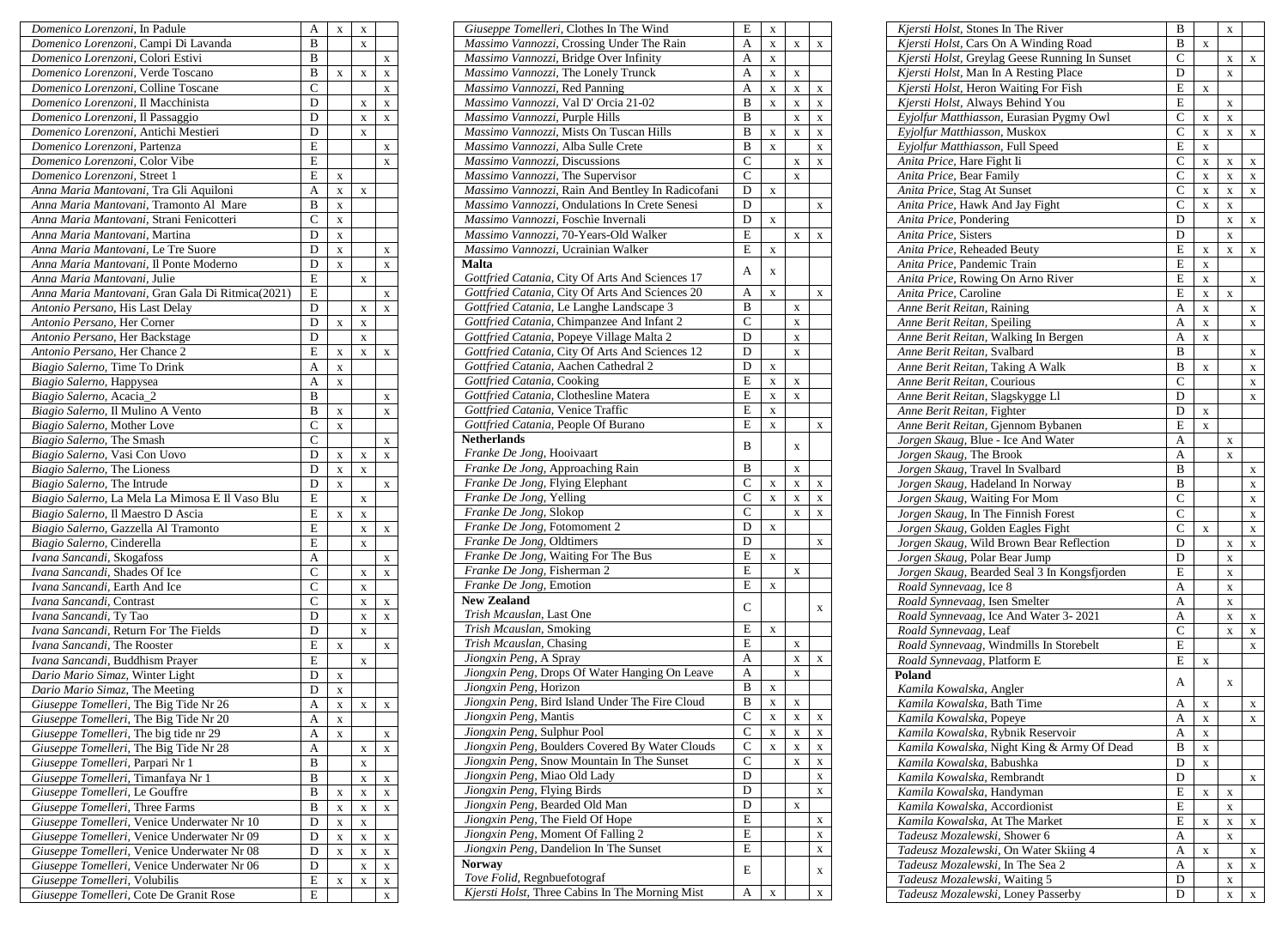| Jaroslaw Zadora, Flowers                                           | A              |             |   | X |
|--------------------------------------------------------------------|----------------|-------------|---|---|
| Jaroslaw Zadora, Rain                                              | A              | X           |   |   |
| Jaroslaw Zadora, Water                                             | A              |             | X |   |
| Jaroslaw Zadora, Hippos Dance                                      | C              | X           | X | X |
| Jaroslaw Zadora, Birdskey                                          | C              |             | X |   |
| Jaroslaw Zadora, Apron                                             | D              |             | X |   |
| Jaroslaw Zadora, Body Painting                                     | D              |             |   | X |
| Jaroslaw Zadora, Eye                                               | D              | X           |   |   |
| Jaroslaw Zadora, Cats                                              | E              | X           | X |   |
| Jaroslaw Zadora, Why                                               | E              | X           |   |   |
| Jaroslaw Zadora, Queen Bee                                         | E              | X           |   |   |
| Jaroslaw Zadora, Hope                                              | E              | X           |   |   |
| <b>Republic of Ireland</b>                                         |                |             |   |   |
| Catherine Bushe, Beachgoers                                        | D              | X           |   | X |
| Catherine Bushe, Far Away Thoughts                                 | E              | X           |   |   |
| Jarlath Judge, Broken Rock                                         | А              | X           |   |   |
| Jarlath Judge, Homeward Bound                                      | А              |             |   |   |
|                                                                    | A              | X           |   |   |
| Jarlath Judge, Torc                                                |                |             | X |   |
| Jarlath Judge, Achill                                              | B              |             | X |   |
| Jarlath Judge, Brothers                                            | $\overline{C}$ |             |   | X |
| Jarlath Judge, Single                                              | C              |             | X |   |
| Jarlath Judge, Puffin                                              | $\mathsf{C}$   |             | X | X |
| Jarlath Judge, Owl2                                                | $\overline{C}$ |             | X |   |
| Jarlath Judge, Feeding Time                                        | D              |             |   | X |
| Jarlath Judge, No Entry                                            | D              |             | X |   |
| Jarlath Judge, Cheers                                              | Ε              | X           | X | X |
| Jarlath Judge, The Choir                                           | E              | X           |   |   |
| Jarlath Judge, Supper                                              | E              | X           |   | X |
| Jarlath Judge, Garlic Study                                        | E              | X           |   |   |
| Christina Ni Dheaghaidh, Walk The Line                             | D              |             | X |   |
| Christina Ni Dheaghaidh, Walking Alone                             | D              |             | X | X |
| Christina Ni Dheaghaidh, Daisy Dream                               | E              |             | X |   |
| Christina Ni Dheaghaidh, Lone Figure Walking                       | E              | X           |   |   |
| Romania                                                            |                |             |   |   |
| Ovi D. Pop, Show Must Go On And On                                 | D              | X           |   |   |
| Ovi D. Pop, Served 02                                              | D              | X           |   |   |
| Ovi D. Pop, Trophies                                               | D              | X           |   |   |
| Ovi D. Pop, Waiting For The Night Boat                             | D              | X           | X |   |
| Ovi D. Pop, The Seasons Labyrinth                                  | E              | X           | X | X |
| Ovi D. Pop, Nothing To Hide                                        | E              | X           | X |   |
| Ovi D. Pop, Frame In                                               | E              | X           |   | X |
| Ovi D. Pop, 3d                                                     | E              | X           |   | X |
| <b>Russian Federation</b>                                          |                |             |   |   |
| Andrey Ustinovich, Maska-2                                         | D              | X           | X |   |
| Andrey Ustinovich, Last One                                        | D              | X           | X |   |
| Andrey Ustinovich, Maska-17                                        | E              |             |   |   |
|                                                                    |                | X           |   |   |
| Andrey Ustinovich, Olesya-5                                        | E              | X           |   |   |
| Andrey Ustinovich, Woman And Sickle                                | E              | X           |   |   |
| Saudi Arabia                                                       | А              | $\mathbf X$ |   |   |
| Abbas Alkhamis, Side Jump Banana Leaf                              |                |             |   |   |
| Abbas Alkhamis, Needs                                              | A              | X           |   |   |
| Abbas Alkhamis, Vertical Lines                                     | B              |             | X | X |
| Abbas Alkhamis, Littel Monkey Sucking                              |                |             | X |   |
| Abbas Alkhamis, Jellyfish 3                                        | $\mathbf C$    | X           |   |   |
|                                                                    | С              | X           | X |   |
| Abbas Alkhamis, Nyangatom Face Kid 2                               | D              | X           | X | X |
| Abbas Alkhamis, Lines Face With Family                             | D              | $\mathbf X$ | X |   |
| Abbas Alkhamis, Bahraini Potter                                    | D              | $\mathbf X$ | X | X |
| Abbas Alkhamis, Dune Kid Running Camel                             | E              | X           | X |   |
| Abbas Alkhamis, Aljesrah Family<br>Abbas Alkhamis, Morsi Blue Girl | E              | X           |   |   |

| Abbas Alkhamis, Arbore Girls Face                                      | E              | X           |   |             |
|------------------------------------------------------------------------|----------------|-------------|---|-------------|
| Scotland                                                               | А              |             | X |             |
| Roy Smith, Raindrops                                                   |                |             |   |             |
| Roy Smith, Autumnal Flow                                               | Α              |             | X |             |
| Roy Smith, Crazy Lace Agate                                            | $\mathsf{C}$   | X           | X |             |
| Roy Smith, Laguna Lace Agate                                           | $\overline{C}$ |             | X |             |
| Roy Smith, Velodrome Shapes                                            | D              | X           |   | X           |
| Roy Smith, Stairway And Windows                                        | D              |             |   | $\mathbf X$ |
| Roy Smith, Red Arrows Tornado                                          | E              | X           | X | $\mathbf x$ |
| Roy Smith, Red Arrows Burst                                            | E              | X           | X | $\mathbf X$ |
| Roy Smith, Red Arrows Smoke Trails                                     | E              |             | X | $\mathbf x$ |
| Serbia                                                                 | А              | X           |   |             |
| Slobodan Cavic, Man And Nature 2<br>Slobodan Cavic, The Burden Of Life | А              |             |   |             |
| Slobodan Cavic, The River Of Life                                      | A              | X<br>X      | X | x           |
| Slobodan Cavic, Man And Bridge 2                                       | А              | X           |   | X           |
| Slobodan Cavic, Submerged Forest                                       | B              |             | X | $\mathbf x$ |
| Slobodan Cavic, Beauty That Stops Words 2                              | B              | X           |   |             |
| Slobodan Cavic, Butterfly 2                                            | $\mathsf{C}$   | X           |   |             |
| Slobodan Cavic, Freedom                                                | $\overline{C}$ | X           |   |             |
| Slobodan Cavic, Struggle For Survival 2                                | C              | $\mathbf X$ |   | X           |
| Slobodan Cavic, I Believe In A Better Tomorrow                         | D              | X           | X |             |
| Slobodan Cavic, Life Does Not Wait                                     | D              | X           | X | X           |
| Slobodan Cavic, Life To Measure                                        | D              | X           | X |             |
| Slobodan Cavic, From Today To Tomorrow                                 | D              | X           | X | X           |
| Slobodan Cavic, Waiting 2                                              | E              |             | X | $\mathbf X$ |
| Slobodan Cavic, The Weight Of Life                                     | E              | X           | X | $\mathbf X$ |
| Slobodan Cavic, Loyal Fan                                              | E              | X           |   |             |
| Slobodan Cavic, On The Edge 3                                          | E              |             |   | X           |
| Kornelia Dakovic Svajcer, Boats On Dead Water                          | A              | X           |   |             |
| Jovan Djikic, Inje Na Kanalu Xxvii                                     | A              |             | X |             |
| Jovan Djikic, Tromedja                                                 | B              | X           | X |             |
| Jovan Djikic, Izmaglica U Rokovcima Ii                                 | B              | X           | X |             |
| Jovan Djikic, Inje Na Backom Kanalu Xxv                                | B              |             | X |             |
| Jovan Djikic, Ravno, Sve Je Ravno                                      | D              | X           | X | X           |
| Jovan Djikic, Predah                                                   | D              | X           | X | X           |
| Jovan Djikic, Poklade Xviii                                            | D              |             |   | X           |
| Jovan Djikic, Uspomena Ii                                              | D              |             | X |             |
| Jovan Djikic, Maska Xi                                                 | E              | X           |   |             |
| Jovan Djikic, Maska Ix                                                 | E              |             |   | X           |
| Jovan Djikic, Maska I Pticica                                          | E              |             | X |             |
| Milorad Drca, Mokranje Vodopad                                         | A              |             |   | X           |
| Milorad Drca, Farbari Dalekovoda 1a                                    | D              |             | X | $\mathbf X$ |
| Milorad Drca, Farbar Dalekovoda 2a                                     | D              |             | X | $\mathbf X$ |
| Milorad Drca, Mjuzikl                                                  | E              | X           |   |             |
| Marijana Filipovic, On The Lake 1                                      | A              |             |   | X           |
| <i>Marijana Filipovic, Summer</i>                                      | В              | X           |   |             |
| Marijana Filipovic, The Road                                           | B              | X           |   |             |
| Marijana Filipovic, Follow Me 1                                        | D              | X           | X |             |
| Marijana Filipovic, At The Corner                                      | D              |             | X | X           |
| Marijana Filipovic, And So I Tell You                                  | E              |             |   | X           |
| Marijana Filipovic, Follow Me                                          | Е              | X           | X | X           |
| Marijana Filipovic, Mandatory Direction                                | E              | X           |   |             |
| Marijana Filipovic, Shadows In The Neighborhood                        | E              | X           |   |             |
| Milos Karaklic, Cascades                                               | А              |             | X | X           |
| Milos Karaklic, A Mystery                                              | Α              |             | X |             |
| Milos Karaklic, Morning On The River                                   | A              | X           | X |             |
| Milos Karaklic, Camping                                                | В              | X           |   |             |
| Milos Karaklic, Fisherman On The Drina                                 | B              |             | X |             |
| Milos Karaklic, Mantis                                                 | С              | X           |   |             |

| Milos Karaklic, On Guard                     | D              | X                       | X           | X |
|----------------------------------------------|----------------|-------------------------|-------------|---|
| Milos Karaklic, Under The Tarp               | D              | X                       | X           | X |
| Milos Karaklic, Shadows                      | D              | X                       | X           | X |
| Milos Karaklic, A Picture Of Life            | E              | $\mathbf X$             | X           |   |
| Milos Karaklic, Evening On The Lake          | E              | X                       |             | X |
| Dragoslav Mirkovic, Skiatos 2016-0119        | A              | X                       |             |   |
| Dragoslav Mirkovic, Branka 122-2             | D              | X                       |             | X |
| Dragoslav Mirkovic, Čuvar Stada 825          | E              | $\mathbf X$             | X           |   |
| Dragoslav Mirkovic, Moj Prijatelj 133        | E              | $\mathbf X$             | X           | X |
| Dragoslav Mirkovic, N.M.Oktobar 08           | E              | $\mathbf X$             | X           | X |
| Dragoslav Mirkovic, N.M.Oktobar 2009-0078    | E              | X                       | X           | X |
| Anica Zupunski, Blue                         | A              |                         | X           |   |
| Anica Zupunski, Somewhere                    |                |                         |             |   |
|                                              | A              | $\mathbf X$             |             |   |
| Anica Zupunski, Inarm                        | A              | $\mathbf X$             |             | x |
| Anica Zupunski, Eternal Ice                  | B              | X                       |             |   |
| Anica Zupunski, Forget Me Not                | C              |                         |             | X |
| Anica Zupunski, Victor                       | C              | $\mathbf X$             | X           |   |
| Anica Zupunski, Peaks And Clouds             | D              |                         |             | X |
| Anica Zupunski, Foreland In The Snow         | D              |                         |             | X |
| Anica Zupunski, Distance                     | D              | X                       |             |   |
| Anica Zupunski, Zeus Eye                     | E              |                         |             | X |
| Slovenia                                     |                |                         |             |   |
| Lojzi Avsenik, Highland Meadow               | В              | X                       |             |   |
| Lojzi Avsenik, Above The Fog                 | B              |                         |             | X |
| Lojzi Avsenik, Lake And Winter               | B              | X                       | X           | X |
| Lojzi Avsenik, Its Delicious                 | $\overline{C}$ | X                       |             | X |
| Lojzi Avsenik, I Got You                     | $\overline{C}$ | $\overline{\mathbf{X}}$ |             |   |
| Lojzi Avsenik, Hunter And Prey               | C              | $\mathbf X$             | X           |   |
| Lojzi Avsenik, Good Catch                    | C              | $\mathbf X$             | X           | X |
| Gregor Bizjak, Skrlatica                     | B              |                         |             |   |
|                                              |                | X                       |             |   |
| Gregor Bizjak, Mangart                       | C              |                         | X           |   |
| Aleksej Cegner, Flow                         | A              |                         | X           |   |
| Aleksej Cegner, Familiar                     | B              | X                       | X           | X |
| Aleksej Cegner, Good Bye                     | C              |                         | X           |   |
| Aleksej Cegner, Salesman                     | D              | X                       |             |   |
| Aleksej Cegner, Touch The Ocean              | E              |                         | X           |   |
| Andreja Cvetko, Reflections                  | A              | X                       |             |   |
| Andreja Cvetko, Running Horses               | C              |                         | X           |   |
| Andreja Cvetko, After The Storm              | E              |                         |             | X |
| Vasja Doberlet, Ice Fairy                    | А              |                         | X           |   |
| Vasja Doberlet, Memories On Childhood Ii     | A              |                         | X           |   |
| Vasja Doberlet, Light Flood                  | A              |                         | X           |   |
| Vasja Doberlet, Paralelles                   | B              |                         | X           | X |
| Vasja Doberlet, Meander                      | B              | X                       | X           | X |
| Vasja Doberlet, In The Middle Of The Fog See | B              |                         |             |   |
|                                              | $\mathsf{C}$   |                         |             | X |
| Vasja Doberlet, Frozen I                     |                |                         | X           |   |
| Vasja Doberlet, Touch                        | C              |                         | x           |   |
| Vasja Doberlet, Stone Fish                   | C              |                         | $\mathbf X$ |   |
| Vasja Doberlet, Frozen Ii                    | С              |                         | X           |   |
| Vasja Doberlet, Virtual Judge                | D              | X                       |             | X |
| Vasja Doberlet, Hormones                     | D              |                         | $\mathbf X$ |   |
| Vasja Doberlet, Dervish Iii                  | D              |                         | X           | X |
| Vasja Doberlet, Light On The Edge            | E              |                         | $\mathbf X$ |   |
| Vasja Doberlet, Analysis                     | E              |                         |             | X |
| Mastnak Dusan, Sv.Tomaz                      | B              | X                       | X           | X |
| Mastnak Dusan, Zlati Gric                    | B              |                         | $\mathbf X$ |   |
| Mastnak Dusan, Birches                       | C              |                         | X           | X |
| Mastnak Dusan, Touch                         | D              | $\mathbf X$             | X           | X |
| Mastnak Dusan, Similarity                    | D              | $\mathbf X$             |             |   |
| Mastnak Dusan, Path To X                     | D              |                         |             |   |
|                                              |                | X                       |             |   |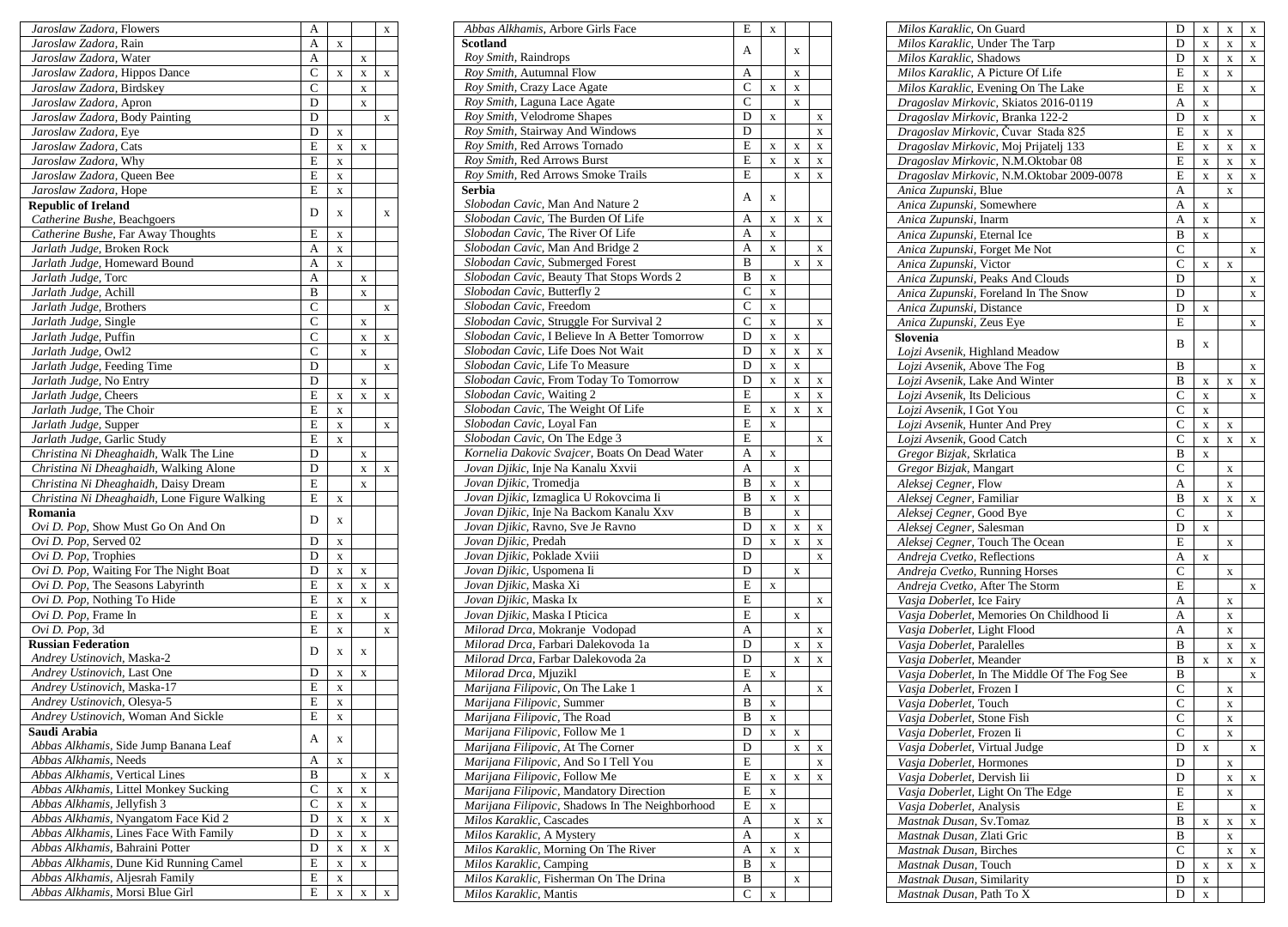| Mastnak Dusan, Dream Visions                   | D              |             | X |             |
|------------------------------------------------|----------------|-------------|---|-------------|
| Mastnak Dusan, What                            | E              | X           |   |             |
| Mastnak Dusan, Lost In The Fog                 | E              | X           | X | X           |
| Mastnak Dusan, Escape                          | E              | X           | X |             |
| Tanja Gorjan, Lake Federa 59                   | A              | $\mathbf X$ | X | X           |
| Tanja Gorjan, Lake Cerknica 22                 | A              |             | X | $\mathbf X$ |
| Tanja Gorjan, Butterfly With Water Drops       | A              | X           | X | X           |
| Tanja Gorjan, Moravian Countryside 55          | B              | X           |   | X           |
| Tanja Gorjan, Dolomites 310                    | B              | X           | X | X           |
| Tanja Gorjan, Lake Cerknica 14                 | B              | X           |   | X           |
| Tanja Gorjan, Moravian Countryside 59          | B              | X           | X | X           |
| Tanja Gorjan, European Tree Frog 85            | $\mathsf{C}$   | X           | X |             |
| Tanja Gorjan, Hungry Beetle                    | $\mathsf{C}$   | X           |   |             |
| Tanja Gorjan, Great Spotted Woodpecker 02      | С              | X           |   |             |
| Tanja Gorjan, Mantis 99                        | $\mathsf{C}$   | X           | X |             |
| Tanja Gorjan, Dramatic Clouds On Lake Cerknica | D              |             | X |             |
| Tanja Gorjan, Matija Bw                        | D              | X           | X | $\mathbf X$ |
| Tanja Gorjan, Shadow 17                        | D              |             | X |             |
| Tanja Gorjan, Ajda & Nola Bw                   | D              | X           | X | X           |
| Tanja Gorjan, Princess Ajda 10                 | E              | X           | X |             |
| Tanja Gorjan, Silver-Studded Blue              | E              | X           | X |             |
| Tanja Gorjan, Moravian Countryside 53          | E              |             |   | X           |
| Tanja Gorjan, Cherry Land                      | E              | X           | X | X           |
| Stane Gortnar, Lake Bled 350                   | A              | X           |   |             |
| Stane Gortnar, X-Tree-3                        | A              |             |   | X           |
| Stane Gortnar, Swimmer                         | A              |             |   | X           |
| Stane Gortnar, .Bokod-001                      | B              | X           | X |             |
| Stane Gortnar, Winter Day                      | B              | X           | X | X           |
| Stane Gortnar, St.Tomaz 700                    | B              |             |   | X           |
| Stane Gortnar, Fog                             | B              |             |   | X           |
| Stane Gortnar, Randy                           | D              | X           |   |             |
| Stane Gortnar, Janet                           | D              |             | X |             |
| Stane Gortnar, Fogy Morning                    | D              | X           | X | $\mathbf X$ |
| Stane Gortnar, Cross Rider                     | D              | X           | X |             |
| Stane Gortnar, Engineman 300                   | E              |             |   | X           |
| Valerija Jenko, In The Mirror                  | A              | X           |   |             |
| Valerija Jenko, Lake Jasna                     | Α              |             |   | X           |
| Valerija Jenko, Morning Mists                  | B              | X           |   |             |
| Valerija Jenko, In The Fog                     | B              | $\mathbf X$ | X |             |
| Valerija Jenko, Hidden Landscape               | B              | X           |   | X           |
| Valerija Jenko, Foggy Morning                  | $\mathsf{C}$   | X           |   |             |
| Valerija Jenko, Beautiful Blue                 | C              | X           |   |             |
| Valerija Jenko, Winter_Morning                 | D              | X           |   | X           |
| Valerija Jenko, Velika Planina_Mala            | D              |             |   | X           |
| Valerija Jenko, Skater                         | D              |             | X | $\mathbf X$ |
| Valerija Jenko, Musician                       | D              |             |   | $\mathbf X$ |
| Valerija Jenko, Among The Clouds               | Ε              |             |   | X           |
| Mihael Kacafura, Water Enyoj                   | А              | X           |   |             |
| Mihael Kacafura, Storm On Pesnica Lake         | A              | X           |   | $\mathbf X$ |
| Mihael Kacafura, Winter Stream                 | А              |             | X |             |
| Mihael Kacafura, The Frog King                 | $\mathcal{C}$  |             |   | X           |
| Mihael Kacafura, Red Carpet                    | $\overline{C}$ |             | X |             |
| Mihael Kacafura, Winter Park 01                | D              | X           |   | $\mathbf X$ |
| Mihael Kacafura, Tactil Ballet                 | D              |             | X |             |
| Mihael Kacafura, Body And Rope                 | D              | X           | X | X           |
| Mihael Kacafura, Vineyards Heart               | E              | X           | X | X           |
| Mihael Kacafura, The Door To Paradise          | E              |             |   | X           |
| Mihael Kacafura, Harvest Akt 02                | E              |             | X |             |
| Miran Klinkon, Not A Good Color                | A              |             |   | X           |
| Miran Klinkon, In The Valley                   | A              | X           |   |             |

| Miran Klinkon, In The Ice                       | C              | X           | X           |             |
|-------------------------------------------------|----------------|-------------|-------------|-------------|
| Miran Klinkon, Ice Ring                         | E              |             | $\mathbf X$ |             |
| Dejan Kokol, Wave                               | А              | X           |             |             |
| Dejan Kokol, The Other Me                       | A              |             | X           |             |
| Dejan Kokol, Enjoy The Silence                  | A              |             | $\mathbf X$ |             |
| Dejan Kokol, Another One                        | D              | X           |             | X           |
| Dejan Kokol, Self-Esteem                        | D              | X           | X           |             |
| Dejan Kokol, Patterns Inc                       | D              | X           | $\mathbf X$ |             |
| Dejan Kokol, Fish Philosophy                    | E              | X           |             | X           |
| Dejan Kokol, Artist Life                        | E              | $\mathbf x$ |             |             |
| Mija Koprivc, Flooded Field                     | A              |             |             | X           |
| Mija Koprivc, Sunset                            | B              |             |             | X           |
| Mija Koprivc, Run Bambi Run                     | $\overline{C}$ |             |             | $\mathbf X$ |
| Mija Koprivc, Seniors                           | D              |             |             | X           |
| Mija Koprivc, Hungry Eyes                       | D              |             |             | X           |
| Mija Koprivc, Complicated                       | D              | X           |             |             |
| Mija Koprivc, Big Boom                          | E              |             | X           |             |
| Miran Krapez, Big Bubble                        | A              | X           | $\mathbf X$ | X           |
| Miran Krapez, Spring Love                       | A              | $\mathbf X$ | X           |             |
| Miran Krapez, Boatman                           | A              | X           | X           | X           |
| Miran Krapez, Winter In Planina Field           | B              | $\mathbf X$ | X           | X           |
| Miran Krapez, Lightning                         | B              |             |             | X           |
| Miran Krapez, In Dolomites                      | B              |             | $\mathbf X$ |             |
| Miran Krapez, Autumn River                      | B              |             | X           |             |
| Miran Krapez, Mister Simpaticus                 | $\mathcal{C}$  | X           |             | X           |
| Miran Krapez, Two Gold Eagles                   | $\overline{C}$ | $\mathbf X$ |             | $\mathbf X$ |
| Miran Krapez, Red Eyebrow                       | $\overline{C}$ | X           | X           | X           |
| Miran Krapez, Ponytail                          | $\mathcal{C}$  | X           | X           |             |
| Miran Krapez, Mustella Erminea 1011             | D              | X           |             | X           |
| Miran Krapez, Morning Gift 01                   | D              |             | X           | X           |
| Miran Krapez, Bird Of Extreme 1                 | D              |             | X           |             |
| Miran Krapez, Autumn In Picture                 | D              |             | X           | X           |
| Miran Krapez, Put On Display                    | E              |             | X           |             |
| Jure Kravanja, Glacier Delta                    | A              |             | X           |             |
| Jure Kravanja, Bridge                           | A              | X           | X           |             |
| Jure Kravanja, Family Trip                      | A              | X           |             |             |
| Jure Kravanja, Cerknica Lake                    | A              | X           | X           |             |
| Jure Kravanja, Zelenci Nature Reserve           | B              | $\mathbf X$ | X           | X           |
| Jure Kravanja, Lighthouse                       | B              | $\mathbf X$ |             |             |
| Jure Kravanja, Golden Hill                      | B              | $\mathbf X$ | X           | X           |
| Jure Kravanja, Frost                            | B              | X           | X           | X           |
| Jure Kravanja, Bryce Canyon                     | $\mathcal{C}$  |             | X           | $\mathbf X$ |
| Jure Kravanja, Volcano                          | $\overline{C}$ | X           | X           | X           |
| Jure Kravanja, Islet                            | $\overline{C}$ | X           | X           |             |
| Jure Kravanja, Godafoss                         | $\mathsf{C}$   |             |             | X           |
| Jure Kravanja, Winter Vineyards                 | $\overline{D}$ |             | X           |             |
| Jure Kravanja, A Friend                         | D              |             |             | x           |
| Jure Kravanja, Photographer                     | E              | X           |             |             |
| Jure Kravanja, The Human World                  | E              | X           | X           | X           |
| Jure Kravanja, The World Of Cars                | E              | $\mathbf X$ | X           | X           |
| Simon Krejan, Simon Krejan_Runner               | A              | X           |             | X           |
| Simon Krejan, Simon Krejan_Pearls               | А              |             | X           | X           |
| Simon Krejan, Simon Krejan_Mosaic               | А              |             | X           | X           |
| Simon Krejan, Simon Krejan_Morning Symphony     | A              | X           |             |             |
| Simon Krejan, Simon Krejan_Love In The Vineyard | B              | $\mathbf X$ | X           | X           |
| Simon Krejan, Simon Krejan_After The Rain       | В              |             | X           | X           |
| Simon Krejan, Simon Krejan_The Art Of Nature    | C              | X           | X           |             |
| Simon Krejan, Simon Krejan_Virtuoso             | D              |             | X           |             |
| Simon Krejan, Simon Krejan_Steps                | D              |             |             | X           |
| Simon Krejan, Simon Krejan_Fish                 | D              |             | $\mathbf X$ |             |

| Simon Krejan, Simon Krejan_Legend             | E              | $\mathbf X$ |             |             |
|-----------------------------------------------|----------------|-------------|-------------|-------------|
| Tomi Krizaj, A4-Beautiful Morning             | A              |             |             | X           |
| Tomi Krizaj, A3-Water Field                   | А              |             |             | $\mathbf X$ |
| Tomi Krizaj, B4-Stony Village                 | B              | X           | X           | X           |
| Tomi Krizaj, C3-Watch Out                     | C              | X           |             |             |
| Tomi Krizaj, C1-Food                          | C              | X           |             |             |
| Tomi Krizaj, D4-Boat                          | D              |             |             | X           |
| Tomi Krizaj, E3-Sunset                        | E              |             | X           |             |
| Tomi Krizaj, E1-Church Near The Lake          | E              |             |             |             |
| Vinko Lavtizar, Saltpan                       |                |             |             | X           |
|                                               | A              | X           |             |             |
| Vinko Lavtizar, Mud Bath                      | A              | X           |             |             |
| Miljko Lesjak, Kayaker On The Soca 2          | A              |             |             | X           |
| Danilo Lesjak, Water Sand And Lonely Tree     | А              | X           |             |             |
| Danilo Lesjak, Spring Poplars By The Lake     | A              | $\mathbf X$ |             | X           |
| Danilo Lesjak, Colors And Shapes Of Our River | A              | X           |             |             |
| Miljko Lesjak, Boat On The Mirror             | A              | $\mathbf X$ |             |             |
| Miljko Lesjak, Emerald River                  | A              | $\mathbf X$ | X           | X           |
| Miljko Lesjak, Morning And Clouds             | B              |             | X           | X           |
| Miljko Lesjak, Magic Morning                  | B              | X           |             | X           |
| Danilo Lesjak, Unusual End Of The Day         | B              |             | X           |             |
| Danilo Lesjak, Sorica Winter Landscape        | B              |             | X           |             |
| Danilo Lesjak, Saint Thomas Vrsnik            | B              |             |             |             |
|                                               |                |             | X           |             |
| Danilo Lesjak, Path Between Green Meadows     | B              | X           |             |             |
| Danilo Lesjak, Ruj Na Cerju                   | C              |             | X           |             |
| Miljko Lesjak, Frog Love                      | $\overline{C}$ |             | X           |             |
| Danilo Lesjak, Snow Under Ratitovec           | D              |             | X           |             |
| Miljko Lesjak, Jump Forward Or Backward       | D              |             | X           |             |
| Miljko Lesjak, A Tree In A Field              | D              |             | X           |             |
| Danilo Lesjak, Popisane                       | E              | X           |             |             |
| Miljko Lesjak, Stairs In Blue                 | E              |             | X           |             |
| Danilo Lesjak, Metaldays Amon Amarth          | E              |             |             | X           |
| Miljko Lesjak, Man And Shadows                | E              |             |             | X           |
| Miljko Lesjak, City View Of The Sky           | E              |             |             | X           |
| Drago Metljak, End Of Season 1                | A              | X           |             |             |
| Drago Metljak, By The Pool                    | A              | $\mathbf X$ |             |             |
| Drago Metljak, Misty Forest 1                 | B              | $\mathbf X$ |             |             |
| Drago Metljak, Under The Mountains            | B              |             |             |             |
|                                               |                |             | X           |             |
| Drago Metljak, Viadukt                        | B              | X           | X           | X           |
| Drago Metljak, Evening In The Mountains       | B              |             | X           | X           |
| Drago Metljak, Bitter End                     | $\overline{C}$ |             | X           | X           |
| Drago Metljak, Sofiya                         | D              |             | X           |             |
| Drago Metljak, On The Staircase               | D              |             | X           |             |
| Dimitrij Mikuz, Toscana                       | B              |             |             | X           |
| Dimitrij Mikuz, Jesen Prihaja                 | B              |             |             | X           |
| Dimitrij Mikuz, Cvetje V Jeseni               | E              |             |             | X           |
| Dimitrij Mikuz, Barvni Izbor                  | E              |             |             | X           |
| Dimitrij Mikuz, Ruj                           | E              |             |             | X           |
| Marko Mladovan, Salvation                     | А              | X           | X           |             |
| Marko Mladovan, Mangart                       | B              | $\mathbf X$ |             |             |
| Marko Mladovan, Brda10                        | B              | X           | X           |             |
| Tomaz Mohoric, Stone House                    | D              |             |             |             |
|                                               |                | $\mathbf X$ |             | X           |
| Tomaz Mohoric, Coffee Time                    | D              | X           |             |             |
| Sandi Novak, Santorini Church                 | А              | $\mathbf X$ |             |             |
| Sandi Novak, Play With Dog                    | A              |             |             | X           |
| Sandi Novak, Fishing Village                  | A              |             |             | X           |
| Sandi Novak, Back Swimming 1                  | A              |             |             | X           |
| Sandi Novak, Smoker J                         | D              |             | X           |             |
| Sandi Novak, Passion                          | D              | X           | X           | X           |
| Sandi Novak, Runing                           | E              |             | $\mathbf X$ |             |
| Sandi Novak, Planica 2                        | E              |             |             | X           |
|                                               |                |             |             |             |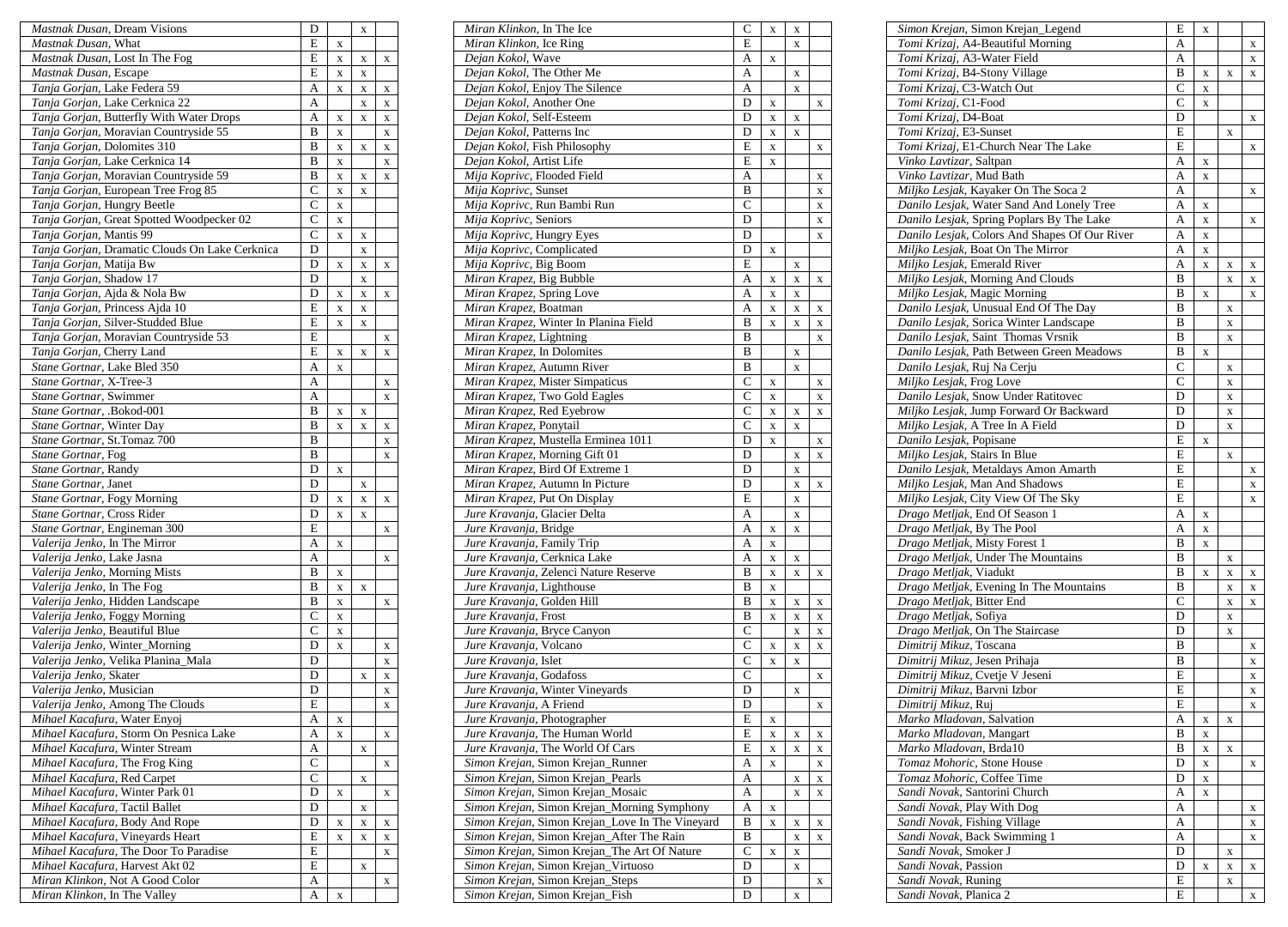| Sandi Novak, Evening Pleasure 7                                  | E                   | X      | X           |             |
|------------------------------------------------------------------|---------------------|--------|-------------|-------------|
| Sandi Novak, Baracoa Street                                      | E                   |        |             | X           |
| Nevenka Papic, Silhouette On The Water                           | A                   | X      | X           |             |
| Nevenka Papic, Fishermen From Dagantou                           | A                   | X      |             |             |
| Nevenka Papic, Enchanted Winter Lake                             | A                   | X      | X           | x           |
| Nevenka Papic, Evening At The Waterhole                          | A                   |        |             | X           |
| Nevenka Papic, Yellow Tree                                       | B                   |        | X           |             |
| Nevenka Papic, Yellow Illusion                                   | B                   | X      | X           | X           |
| Nevenka Papic, Green Velvety Fields                              | B                   |        | X           |             |
| Nevenka Papic, Winter Storm                                      | $\overline{C}$      | X      | X           | x           |
| Nevenka Papic, Finding Shadow Under The Trees                    | $\mathsf{C}$        |        | X           | X           |
| Nevenka Papic, Desert Bouquet                                    | $\mathsf{C}$        | X      | X           | x           |
| Nevenka Papic, Young Himba Girl                                  | D                   | X      | X           |             |
| Nevenka Papic, Giant's Marbles                                   | D<br>D              |        | X           |             |
| Nevenka Papic, Best Friends                                      |                     | X      | $\mathbf X$ |             |
| Nevenka Papic, Mother And Daughter                               | E<br>E              | X      | X           | x           |
| Nevenka Papic, In The Golden Light<br>Nevenka Papic, Purple Glow | E                   |        | X           |             |
|                                                                  | A                   |        | X           |             |
| Ladislav Pavliha, Tenerife<br>Ladislav Pavliha, Surfing          | A                   | X      | X           | X           |
| Ladislav Pavliha, Lido                                           | A                   | X<br>X | X<br>X      | X           |
| Ladislav Pavliha, Yelowstone                                     | B                   |        |             | x           |
| Ladislav Pavliha, Tibet                                          | B                   | X<br>X | X<br>X      | x           |
| Ladislav Pavliha, Kashmir                                        | B                   | X      | X           | X<br>X      |
| Ladislav Pavliha, China                                          | B                   |        | X           |             |
| Ladislav Pavliha, Canyon                                         | $\overline{C}$      |        | X           | X           |
| Ladislav Pavliha, Sahara                                         | $\overline{C}$      |        | X           | X           |
| Ladislav Pavliha, Morning                                        | $\overline{C}$      |        |             | X           |
| Ladislav Pavliha, Himalaya                                       | C                   | X      | X           | X           |
| Ladislav Pavliha, Towards Home                                   | D                   | X      | X           | X           |
| Ladislav Pavliha, What Should I Sell                             | D                   | X      |             |             |
| Ladislav Pavliha, Awakeing                                       | D                   | X      |             |             |
| Ladislav Pavliha, Chat Girls                                     | E                   |        |             | x           |
| Ladislav Pavliha, The A Walk                                     | E                   | X      |             |             |
| Ladislav Pavliha, Call Me                                        | E                   | X      |             | X           |
| Janez Podnar, Jamnik In Winter 03                                | D                   |        | X           | X           |
| Janez Podnar, Church In The Fog 05                               | D                   |        |             | x           |
| Janez Podnar, Rantuse 06                                         | E                   |        | X           | X           |
| Janez Podnar, Spring On St Thomas 05                             | E                   |        |             | X           |
| Andreja Ravnak, Perhaps Frozen                                   | A                   | X      |             |             |
| Andreja Ravnak, Life Finds Its Way                               | A                   |        | X           | X           |
| Andreja Ravnak, Refreshing Waves                                 | A                   | X      |             | X           |
| Andreja Ravnak, Textures 01                                      | B                   | X      | X           | X           |
| Andreja Ravnak, Buzet                                            | B                   | X      | X           | X           |
| Andreja Ravnak, Eroded                                           | C<br>$\overline{C}$ | X      | $\mathbf X$ | $\mathbf X$ |
| Andreja Ravnak, Autumn Triptich                                  |                     |        |             | X           |
| Andreja Ravnak, Preparing The Field                              | D<br>D              |        |             | X           |
| Andreja Ravnak, Candle<br>Andreja Ravnak, The Burdon Of Life     | E                   |        | X           |             |
|                                                                  | E                   | X      |             |             |
| Andreja Ravnak, Flying Horses<br>Simon Remec, Inflation          | D                   | X      | X           | X           |
| Simon Remec, Razor Man                                           | D                   | X      |             | x           |
| Simon Remec, Under The Lamp                                      | D                   | X      | X           | X           |
| Simon Remec, Orange                                              | E                   | X      |             | X           |
| Simon Remec, Help                                                | E                   | X      |             |             |
| Simon Remec, Behind Fence                                        | E                   |        |             | x           |
| Igor Rosina, Heart                                               | A                   | X      |             | X           |
| Igor Rosina, Power Of Nature                                     | А                   |        |             | X           |
| Igor Rosina, Line                                                | B                   |        |             | X           |
| Igor Rosina, Snow In The Spring                                  | B                   | X      |             | $\mathbf X$ |

| <i>Igor Rosina</i> , Playground               | В                   | X           | X |             |
|-----------------------------------------------|---------------------|-------------|---|-------------|
| Igor Rosina, Morning Flowers                  | C                   |             | X |             |
| Igor Rosina, Love                             | C                   | X           | X | X           |
| Igor Rosina, Break                            | D                   |             |   | X           |
| Igor Rosina, Talmud                           | D                   | X           |   |             |
| Igor Rosina, Natacha                          | D                   | X           |   | X           |
| Igor Rosina, A Bird On A Wire                 | E                   |             |   | X           |
| Zdenka Sfiligoj, Grado                        | A                   | X           |   |             |
| Zdenka Sfiligoj, Street                       | А                   | X           |   |             |
| Zdenka Sfiligoj, Dunes                        | B                   |             |   | X           |
| Zdenka Sfiligoj, Colorful                     | B                   | X           |   | X           |
| Zdenka Sfiligoj, Slope                        | $\overline{C}$      |             |   | X           |
| Zdenka Sfiligoj, Two Window                   | D                   | X           |   |             |
| Zdenka Sfiligoj, In The Air                   | D                   | X           |   |             |
| Zdenka Sfiligoj, Berber                       | D                   | X           |   |             |
| Zdenka Sfiligoj, Under The Hill               | E                   |             |   | X           |
| Zdenka Sfiligoj, Telecom                      | E                   |             |   | X           |
| Zdenka Sfiligoj, Malika                       | E                   |             |   | X           |
| Josko Simic, Zelenci                          | A                   | X           | X |             |
| Josko Simic, Waterfall Dvojne Latvice         | A                   |             |   |             |
| Josko Simic, Sava Dolinka River               | A                   |             |   | X           |
| Josko Simic, Sea Refreshment                  |                     |             | X | X           |
|                                               | A                   | X           | X | X           |
| Josko Simic, Lavender Fields                  | B                   | X           |   |             |
| Josko Simic, Saint Thomas                     | B<br>$\overline{C}$ | X           | X |             |
| Josko Simic, Swamp Tulip                      |                     | $\mathbf X$ | X | X           |
| Josko Simic, Rabbit                           | $\mathsf{C}$        |             | X | X           |
| Josko Simic, Evening Bath                     | $\mathcal{C}$       |             | X | X           |
| Josko Simic, Overlooked                       | D                   | X           | X | X           |
| Josko Simic, Red Deer                         | D                   | X           | X | X           |
| Josko Simic, Petra                            | D                   |             | X |             |
| Josko Simic, Wild Horses                      | E                   | X           | X | X           |
| Josko Simic, Tisa And Her Bunny               | E                   | X           | X | X           |
| Josko Simic, In Anticipation                  | $\overline{E}$      | X           | X | X           |
| Josko Simic, Autumn Love                      | E                   | X           | X | X           |
| Robert Strahinjiä‡, Floods                    | А                   |             | X | X           |
| Robert Strahinjiä‡, Waterfall Kozjak Iii      | A                   | X           | X | X           |
| Robert Strahinjiä‡, On A Walk                 | A                   |             | X | X           |
| Robert Strahinjiä‡, Cold S                    | A                   | X           |   | X           |
| Robert Strahinjiä#, Dolomitus Romanticus Xvii | В                   | X           | X | X           |
| Robert Strahinjiä#, Dolomitus Romanticus Vii  | B                   | X           |   |             |
| Robert Strahinjiät, Days Of Thunder Vi        | B                   | X           | X | X           |
| Robert Strahinjiä#, Days Of Thunder Iv        | B                   | X           | X | X           |
| Robert Strahinjiä‡, Alone                     | $\overline{C}$      | X           | X | X           |
| Robert Strahinjiä#, When The Trees Glow       | C                   | X           | X | X           |
| Robert Strahinjiä‡, Street I                  | D                   | X           |   |             |
| Robert Strahinjiä‡, On The Way Vi             | D                   | X           | X | x           |
| <i>Robert Strahinjiä‡</i> , No More War       | D                   | X           |   |             |
| Robert Strahinjiä‡, Cukrarna                  | D                   | X           | X |             |
| Robert Strahinjiä‡, Magic Morning Ii          | E                   | X           | X |             |
| Robert Strahinjiä‡, Between The Fields        | E                   | X           | X | x           |
| Robert Strahinjiä#, Between The Lines         | E                   | $\mathbf X$ | X | X           |
| Robert Strahinjiä‡, Red Car                   | Е                   | X           | X | X           |
| Jasmin Suljanovic, A-Izvir Save               | A                   | X           |   | X           |
| Jasmin Suljanovic, A-Triglavska Bistrica      | А                   | $\mathbf X$ |   | x           |
| Jasmin Suljanovic, A-In The Snow              | А                   | X           |   | x           |
| Jasmin Suljanovic, B-Megleno Jutro 15         | B                   |             | X | X           |
| Jasmin Suljanovic, B-Polje 55                 | B                   | X           | X | $\mathbf X$ |
| Jasmin Suljanovic, B-Toscana                  | B                   | X           |   |             |
| Jasmin Suljanovic, C-Emotions                 | $\mathcal{C}$       |             | X |             |
| Jasmin Suljanovic, D-Kolesarka                | D                   |             | X |             |
|                                               |                     |             |   |             |

| Jasmin Suljanovic, D-Tirolec                     | D              | $\mathbf X$ | X | X |
|--------------------------------------------------|----------------|-------------|---|---|
| Anton Tratnik, Mystical Landscape                | B              |             | X |   |
| Anton Tratnik, A Church On A Hill                | B              |             | X |   |
| Anton Tratnik, Piš                               | $\overline{C}$ |             | X |   |
| Anton Tratnik, Toward Home                       | D              |             |   | X |
| Anton Tratnik, Double Hole 1                     | D              |             |   | X |
| Anton Tratnik, Ceiling Lights 1                  | D              |             |   | X |
| Anton Tratnik, Ceiling 1                         | $\overline{E}$ | $\mathbf X$ |   |   |
| Anton Tratnik, In The Blue                       | $\overline{E}$ | $\mathbf X$ | X | X |
| Anton Tratnik, Entrance                          | E              | $\mathbf X$ | X |   |
| <b>South Africa</b>                              |                |             |   |   |
| Leon Jacobs, Looking Over My Shoulder            | C              |             | X |   |
| Leon Jacobs, Flamingo Trio                       | $\overline{C}$ |             | X |   |
| Leon Jacobs, Inner Vibe                          | E              | X           |   |   |
| Alta Oosthuizen, Little Waterfall In The Forest  | A              |             | X | X |
| Alta Oosthuizen, Waterfall In A Small Pond       | A              |             |   |   |
| Alta Oosthuizen, Soft Flow Around A Hard Rock    | A              |             |   | X |
|                                                  |                |             | X | X |
| Alta Oosthuizen, Before The Storm                | B              |             | X |   |
| Alta Oosthuizen, A Jummy Worm                    | $\mathsf{C}$   | X           |   |   |
| Alta Oosthuizen, I Am Done Playing               | $\mathsf{C}$   | X           |   | X |
| Alta Oosthuizen, Get Out Of My Way               | C              | X           |   |   |
| Alta Oosthuizen, Blue Hour Love                  | C              |             |   | X |
| Karyn Parisi, Hoola Hoop Water Drop              | A              |             | X | X |
| Dante Parisi, Viewing Magnificent Augrabies      | A              | X           |   |   |
| Karyn Parisi, Spring Tide Fishing                | A              |             | X | X |
| Karyn Parisi, Luminescent Bubble Water Drop      | A              |             | X |   |
| Karyn Parisi, Mono Water Drop Umbrella           | A              |             | X | X |
| Karyn Parisi, Cloudy Morning Scape               | B              | X           | X |   |
| Karyn Parisi, Utah Travels                       | B              |             | X |   |
| Karyn Parisi, Early Morning Alaskan Travels      | B              | X           |   |   |
| Dante Parisi, Intence Winter Aurora              | B              |             | X |   |
| Dante Parisi, Utah Night Scape                   | B              | $\mathbf X$ |   | X |
| Dante Parisi, Polar Self Amusement Play          | C              | X           | X | X |
| Dante Parisi, Down But No Surrender              | C              |             | X |   |
| Dante Parisi, Contact                            | C              |             | X |   |
| Karyn Parisi, Foxy Concentration                 | $\mathbf C$    | $\mathbf X$ |   | X |
| Karyn Parisi, Jackal Meal                        | $\mathsf{C}$   | $\mathbf X$ | X |   |
|                                                  |                | X           | X |   |
| Dante Parisi, I Am The Boss                      | $\mathsf{C}$   | X           | X |   |
| Karyn Parisi, Polar Cub Hunting                  | C              | X           | X |   |
| Karyn Parisi, Polar Bear Landscape               | $\overline{C}$ | $\mathbf X$ | X | X |
| Dante Parisi, The Snowey Counter Attack          | D              |             | X | X |
| Dante Parisi, Beastly Munching                   | D              | X           | X |   |
| Karyn Parisi, Mermaid On A Rock                  | D              |             | X |   |
| Karyn Parisi, Dotty Globe                        | D              | $\mathbf X$ |   |   |
| Karyn Parisi, Majestic Sadhu                     | D              |             | X |   |
| Karyn Parisi, Agori Devotion                     | E              | X           | X |   |
| Karyn Parisi, Waiting For God                    | E              |             | x | х |
| Spain                                            |                |             |   |   |
| Francisco Jose Calderon Lozano, We Are Water I   | A              | X           |   |   |
| Francisco Jose Calderon Lozano, We Are Water Ii  | Α              | X           |   |   |
| Francisco Jose Calderon Lozano, Chef             | D              |             |   | X |
| Francisco Jose Calderon Lozano, Thermogenesis Ii | D              |             |   | X |
| Francisco Jose Calderon Lozano, Thermogenesis I  | D              |             | X |   |
| Francisco Jose Calderon Lozano, Thermogensis Iii | D              |             |   | X |
| Francisco Jose Calderon Lozano, Zenete Ii        | E              |             | X |   |
| Francisco Jose Calderon Lozano, Zenete I         | E              |             | X |   |
|                                                  |                |             |   | X |
| Francisco Jose Calderon Lozano, Be Of Autumn Ii  | E              |             | X |   |
| Francisco Jose Calderon Lozano, Be Of Autumn I   | E              |             |   | X |
| Jose Alfredo Estefania Flano, Boca Arriba        | Α              |             | X | X |
| Jose Alfredo Estefania Flano, El Giro            | А              | X           | X | X |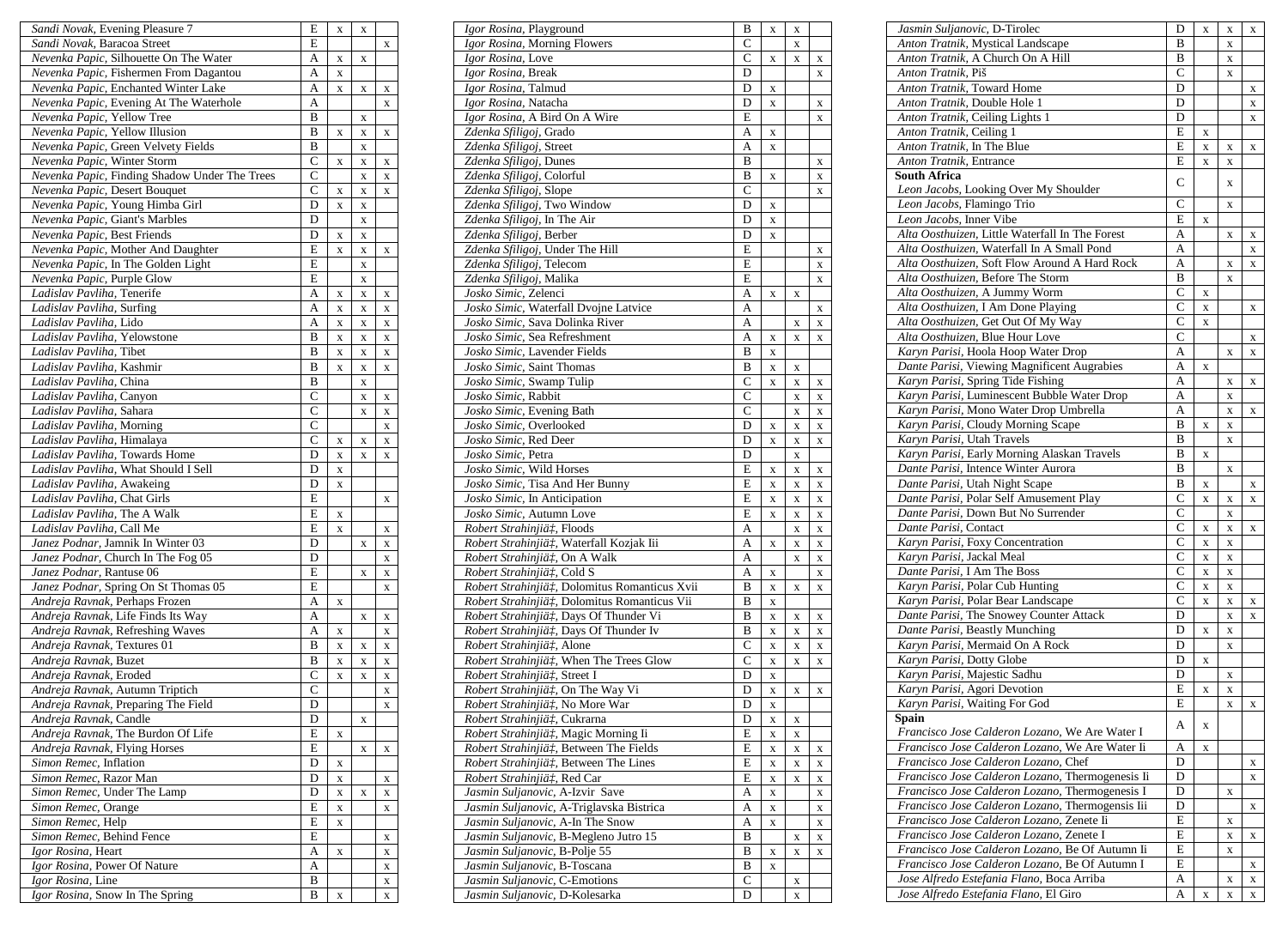| Jose Alfredo Estefania Flano, Huellas En La Playa             | B            | X           | X |             |
|---------------------------------------------------------------|--------------|-------------|---|-------------|
| Jose Alfredo Estefania Flano, Hacia El Infinito               | в            |             | X |             |
| Jose Alfredo Estefania Flano, Arroyo De Puente Ra             | B            |             | X |             |
| Jose Alfredo Estefania Flano, Llegando Al Nido                | C            |             | X |             |
| Jose Alfredo Estefania Flano, El Embarcadero                  | D            | X           |   |             |
| Jose Alfredo Estefania Flano, Tocando En El<br>Elevador       | D            |             | X |             |
| Jose Alfredo Estefania Flano, No Te Temo                      | D            | X           | X | X           |
| Jose Alfredo Estefania Flano, Manzanas Con Libros<br>Y Jarron | E            | X           | X |             |
| Jose Alfredo Estefania Flano, Espacio Que Voy                 | E            |             | X | X           |
| Jose Alfredo Estefania Flano, Bravura Y Valentia              | E            | X           | X | X           |
| Lluis Remon, Waiting New Day                                  | A            |             |   | X           |
| Lluis Remon, River In The Fog                                 | A            |             | X |             |
| Lluis Remon, Rivers Of Montseny                               | B            |             |   | X           |
| Lluis Remon, Green Arch On Fog                                | C            |             | X |             |
| Lluis Remon, The Fog                                          | $\mathsf{C}$ |             |   | $\mathbf X$ |
| Carlos Solinis Camalich, Blue-River                           | A            | X           | X | X           |
| Carlos Solinis Camalich, Midfoss                              | A            | X           | X | X           |
| Carlos Solinis Camalich, Jokulsarlon-Golden-Hour              | A            | X           | X | X           |
| Carlos Solinis Camalich, Skutafoss                            | A            | X           | X | X           |
| Carlos Solinis Camalich, Punta-De-Arucas                      | B            |             |   |             |
|                                                               | B            | X           | X | X           |
| Carlos Solinis Camalich, Calderon-Hondo                       |              | X           | X | X           |
| Carlos Solinis Camalich, Stokksnes & Vestrahorn               | B            | X           | X | X           |
| Carlos Solinis Camalich, Costa-Quebrada                       | B            | X           | X | X           |
| Carlos Solinis Camalich, Tajinaste-Rojo                       | E            |             | X |             |
| Carlos Solinis Camalich, Parking                              | E            | X           | X | X           |
| Carlos Solinis Camalich, Farallon-On-Fire                     | E            | X           | X |             |
| Carlos Solinis Camalich, Torre-Emperador                      | E            |             | X | X           |
| <b>Sweden</b><br>Jan-Thomas Stake, By The Window 6533         | D            | X           | X | X           |
| Jan-Thomas Stake, Smoke 0395                                  | D            | X           | X |             |
| Jan-Thomas Stake, Stripes 5656                                | D            |             | X | X           |
| Jan-Thomas Stake, My Boy No3                                  | E            | X           | X |             |
| Taiwan Pi Heng Hsiao, Hawaii2                                 | A            |             |   | X           |
| Pi Heng Hsiao, Sri Lanka2                                     | A            |             |   | X           |
| Pi Heng Hsiao, Bashang15                                      | B            | X           | X |             |
| Pi Heng Hsiao, Bashang9                                       | B            |             | X |             |
| Pi Heng Hsiao, Taiwan25                                       | С            |             | X |             |
| Pi Heng Hsiao, Bolivi4                                        | C            |             |   | X           |
| Pi Heng Hsiao, India47                                        | D            | X           |   |             |
| Pi Heng Hsiao, India40                                        | D            | X           |   |             |
| Pi Heng Hsiao, Kenya36                                        | E            | X           |   |             |
| Pi Heng Hsiao, Indonesia9                                     | E            |             |   | X           |
| Woodpecker Huang, Netspring Netrain 05                        | A            | X           |   |             |
| Woodpecker Huang, Hot Need Watermono                          | A            | X           | X | X           |
| Woodpecker Huang, Crystal Springrain Monkey                   | А            |             |   | $\mathbf X$ |
| Spider 12                                                     |              |             |   |             |
| Woodpecker Huang, Motorace12 Mono                             | D            | X           | X | $\mathbf X$ |
| Woodpecker Huang, Wonderful Dancegb Mono                      | D            | X           |   |             |
| Minghang Lai, The Little Goldfish Meet A Big Fish             | A            | $\mathbf X$ |   |             |
| Minghang Lai, Raining                                         | Α            | X           |   |             |
| Minghang Lai, Play Water With Hair At The Sea                 | A            | X           |   |             |
| Minghang Lai, Drops                                           | A            | X           |   |             |
| Minghang Lai, Fantasy Wonderland                              | B            | X           |   |             |
| Minghang Lai, I Am The King                                   | $\mathsf{C}$ | X           |   | $\mathbf X$ |
| Minghang Lai, Bird Fly 3                                      | C            | $\mathbf X$ | X |             |
| Minghang Lai, Bird Fly 2                                      | С            | X           |   |             |
| Minghang Lai, Sew Web                                         | D            |             |   | X           |
| Minghang Lai, Miner                                           | D            |             |   | $\mathbf X$ |

| Jui-Ching Tai, Someone Shouting Outsidesomeone<br>Sho | D                  | X           | X | X           |
|-------------------------------------------------------|--------------------|-------------|---|-------------|
| Jui-Ching Tai, Invisible Danceinvisible Dance         | D                  | X           | X | x           |
| Jui-Ching Tai, There Is An Earthquakethere Is An E    | E                  |             |   | X           |
| Jui-Ching Tai, Muay Thai Fightmuay Thai Fight         | E                  | X           |   | X           |
| Jui-Ching Tai, Hide Hide And Seekand Seek             | E                  | X           |   |             |
| Jui-Ching Tai, Blueblue Swan Dance Swan Dance         | E                  |             |   | X           |
| Chin Tzu Weng, Run Away005run Away005                 | $\overline{C}$     | X           | X | X           |
| Chin Tzu Weng, Multiply Offspring1271                 | C                  | X           |   |             |
| Chin Tzu Weng, Light A Cigarette02013                 | D                  |             |   | X           |
| Chin Tzu Weng, Feather Binding05022                   | D                  |             | X |             |
| Chin Tzu Weng, Fall In Love In The Rain05023          | D                  |             |   | x           |
| Chin Tzu Weng, When Snow Feathers Fly04011            | E                  | X           | X |             |
| Chin Tzu Weng, When The Roses Fly05021                | E                  | X           | X | X           |
| <b>Turkey</b>                                         | D                  | X           |   | X           |
| Fisun Arabaci, Looks With Sadness                     |                    |             |   |             |
| Fisun Arabaci, Acrobatics4                            | D                  |             | X | X           |
| Fisun Arabaci, Acrobatics2                            | E                  |             |   | X           |
| Fisun Arabaci, A Way Of Life2                         | E                  | X           | X | $\mathbf X$ |
| Fisun Arabaci, Resting                                | $\overline{E}$     |             |   | X           |
| Fisun Arabaci, Accept                                 | E                  | X           |   |             |
| Ahter Atakan, Woman And Reflection                    | Α                  |             | X |             |
| Ahter Atakan, Player Of Street In Nepal               | D                  | X           |   | x           |
| Ahter Atakan, Market Place And Movement               | D                  | $\mathbf X$ |   |             |
| Ahter Atakan, Ezo Ile Mulazim                         | D                  | X           |   |             |
| Ahter Atakan, Time Of Pleasure                        | D                  |             | X | X           |
| Ahter Atakan, Women Are Everything                    | E                  |             | X |             |
| Ahter Atakan, Dream And Red                           | E                  | X           |   |             |
| Fikriye Er, Jump                                      | A                  |             | X | X           |
| Fikriye Er, Fall Into Water-3                         | А                  |             | X | X           |
| Fikriye Er, Karakoy                                   | A                  | X           | X | X           |
| Fikriye Er, Exodusexodus                              | A                  |             | X |             |
| Fikriye Er, Namib Desert-5                            | B                  | X           | X | X           |
| Fikriye Er, Bear Fish-44                              | $\overline{\rm c}$ |             |   | X           |
| Fikriye Er, Skull-4                                   | $\overline{C}$     | X           |   | $\mathbf x$ |
| Fikriye Er, Praying Mantis7praying Mantis7            | C                  | X           |   | X           |
| Fikriye Er, He Was Runninghe Was Running              | D                  | X           |   |             |
| Fikriye Er, Cats And People                           | D                  |             | X |             |
| Fikriye Er, Workers                                   | E                  |             | X |             |
| Fikriye Er, Street Food-2                             | E                  |             | X |             |
| Fikriye Er, Namibya9                                  | E                  | X           |   | x           |
| Fikriye Er, Face_To_Face                              | E                  |             | X | x           |
| Aykut Firat, Waterfall On Sat Mountain                | Α                  | X           |   | X           |
| Aykut Firat, Clannish                                 | B                  |             |   | X           |
| Aykut Firat, Beech And Reflection                     | $\mathsf{C}$       |             | X |             |
| Aykut Firat, Tianmen Mountain Road                    | E                  |             | X | X           |
| Aykut Firat, Desert                                   | Е                  | X           | X | X           |
| Alev Iyibudar, Bali Waves                             | A                  |             | X |             |
| Alev Ivibudar, Laketuz                                | А                  | X           |   |             |
| Alev Iyibudar, Lake Braires                           | А                  | X           |   | X           |
| Alev Iyibudar, Valdifune                              | B                  |             | X | X           |
| Alev Ivibudar, Green Love                             | C                  |             | X |             |
| Alev Iyibudar, Man In Lines                           | D                  | X           |   | x           |
| Alev Ivibudar, Encounter In Lines                     | D                  |             |   | X           |
| Alev Iyibudar, Alone                                  | E                  | X           | X |             |
| Hasan Hulki Muradi, Fisherman And His Nets            | А                  |             | X |             |
| Hasan Hulki Muradi, The Snail                         | C                  |             | X |             |
| Hasan Hulki Muradi, Beams                             | C                  | X           |   |             |
| Hasan Hulki Muradi, Bread Master                      | D                  | X           |   |             |
| Hasan Hulki Muradi, Kadaif Master                     | D                  | $\mathbf X$ |   |             |

| Mete Yurdaun, Waterfall In The Snow           | A              |             | X           | X           |
|-----------------------------------------------|----------------|-------------|-------------|-------------|
| Mete Yurdaun, Fisherman                       | А              |             | X           | X           |
| Mete Yurdaun, Mountain And Village            | B              |             | X           |             |
| Mete Yurdaun, Autumn                          | C              |             |             | X           |
| Mete Yurdaun, Reflection In The Lake          | C              |             |             | X           |
| Mete Yurdaun, Green In The Desert             | C              |             | X           | X           |
| Mete Yurdaun, Gorgeous Three Some             | E              |             |             | X           |
| <b>United Arab Emirates</b>                   |                |             |             |             |
| Mohammed Arfan Asif, Morning Chores           | А              |             | X           |             |
| Mohammed Arfan Asif, Autumnal Hue41           | в              |             | X           | X           |
| Mohammed Arfan Asif, Autumnal Hues 66         | B              |             | X           | X           |
| Mohammed Arfan Asif, Dunescapes33             | B              |             | X           | X           |
| Mohammed Arfan Asif, Dunes In Evening Light   | B              |             | X           | X           |
| Mohammed Arfan Asif, Ship Of The Desert2      | C              | X           | X           |             |
| Mohammed Arfan Asif, Lusbah Landscape         | C              | X           | X           | X           |
| Mohammed Arfan Asif, Hornets Nest             | C              | X           | X           |             |
| Mohammed Arfan Asif, The Shepherd Of Bijapur  | D              |             |             |             |
|                                               |                |             | X           | X           |
| Mohammed Arfan Asif, Black                    | D              | X           | X           | X           |
| Mohammed Arfan Asif, Those Were The Days Copy | D              |             | X           |             |
| Mohammed Arfan Asif, Architectural Design7    | E              | X           |             |             |
| Jithin John, The Palm Fountain                | А              | X           |             |             |
| Jithin John, Canopy Of Love                   | D              |             | X           |             |
| Jithin John, Follow The Umbra                 | D              | x           |             | X           |
| Jithin John, The Oldest Castle Of Uae         | E              | $\mathbf X$ |             |             |
| Jithin John, Tolerance Bridge At Dawn         | E              | X           |             |             |
| Ramkumar Meyyappan, White Mosque              | B              | X           |             |             |
| Ramkumar Meyyappan, Dubai Skyline             | B              | $\mathbf X$ |             |             |
| Ramkumar Meyyappan, Lady Bug                  | С              | X           |             |             |
| Ramkumar Meyyappan, Crimson-Speckled Footman  | C              | $\mathbf X$ |             |             |
| Ramkumar Meyyappan, Long Headed               |                |             |             |             |
| Grasshopper_1620                              | C              | X           |             |             |
| Ramkumar Meyyappan, Riding Camel With Birds   | D              | X           |             | X           |
| Ramkumar Meyyappan, King Fort                 | D              | X           |             |             |
| Ramkumar Meyyappan, Alex                      | D              | $\mathbf x$ |             | X           |
| Ramkumar Meyyappan, Arab Salmon's             | E              | X           |             |             |
| Muthukrishna Moorthi, Reflection              | B              |             |             | X           |
| Muthukrishna Moorthi, Sand Art                | B              | X           |             |             |
| Muthukrishna Moorthi, Sand Man                | B              | X           | X           | X           |
| Muthukrishna Moorthi, Hang On                 | C              | X           |             | X           |
| Muthukrishna Moorthi, One Vs Four             | C              |             | X           | X           |
| Muthukrishna Moorthi, Desert Ships            | E              |             | X           |             |
| Muthukrishna Moorthi, Parade                  | E              |             | X           |             |
| Muhammed Rafeek, Flee                         | С              |             |             |             |
| Muhammed Rafeek, White Cheeked Barbet         | C              | X           |             | X           |
|                                               |                | X           |             |             |
| Muhammed Rafeek, Vigilant                     | С              | X           |             | X           |
| Manu Reghurajan, Sharjah Towers               | A              | X           |             |             |
| Manu Reghurajan, Paper Wasp On Flight         | A              |             | X           | $\mathbf X$ |
| Manu Reghurajan, Desert Landscape             | B              |             | X           | X           |
| Manu Reghurajan, Yanas Mountain               | B              | X           |             | X           |
| Manu Reghurajan, Monastry                     | B              |             |             | X           |
| Manu Reghurajan, Three Butterflies            | С              | x           |             |             |
| Manu Reghurajan, Cheetah Mom And Babies       | $\overline{C}$ | X           | X           | X           |
| Manu Reghurajan, Wasp And Antlion             | C              | $\mathbf X$ |             |             |
| Manu Reghurajan, Skyline Dubai Marina         | D              | X           |             |             |
| Manu Reghurajan, Old Woman With Sheeps        | E              |             | X           |             |
| Thirumalai Ganesh Sheerapathi, Come Back      | A              |             |             | X           |
| Thirumalai Ganesh Sheerapathi, By Pass        | A              | X           | X           | X           |
| Thirumalai Ganesh Sheerapathi, Rocket         | A              | $\mathbf X$ | $\mathbf X$ | X           |
| Thirumalai Ganesh Sheerapathi, Zee Dunes      | B              |             | X           |             |
| Thirumalai Ganesh Sheerapathi, Heart Island   | B              |             | $\mathbf X$ |             |
|                                               |                |             |             |             |